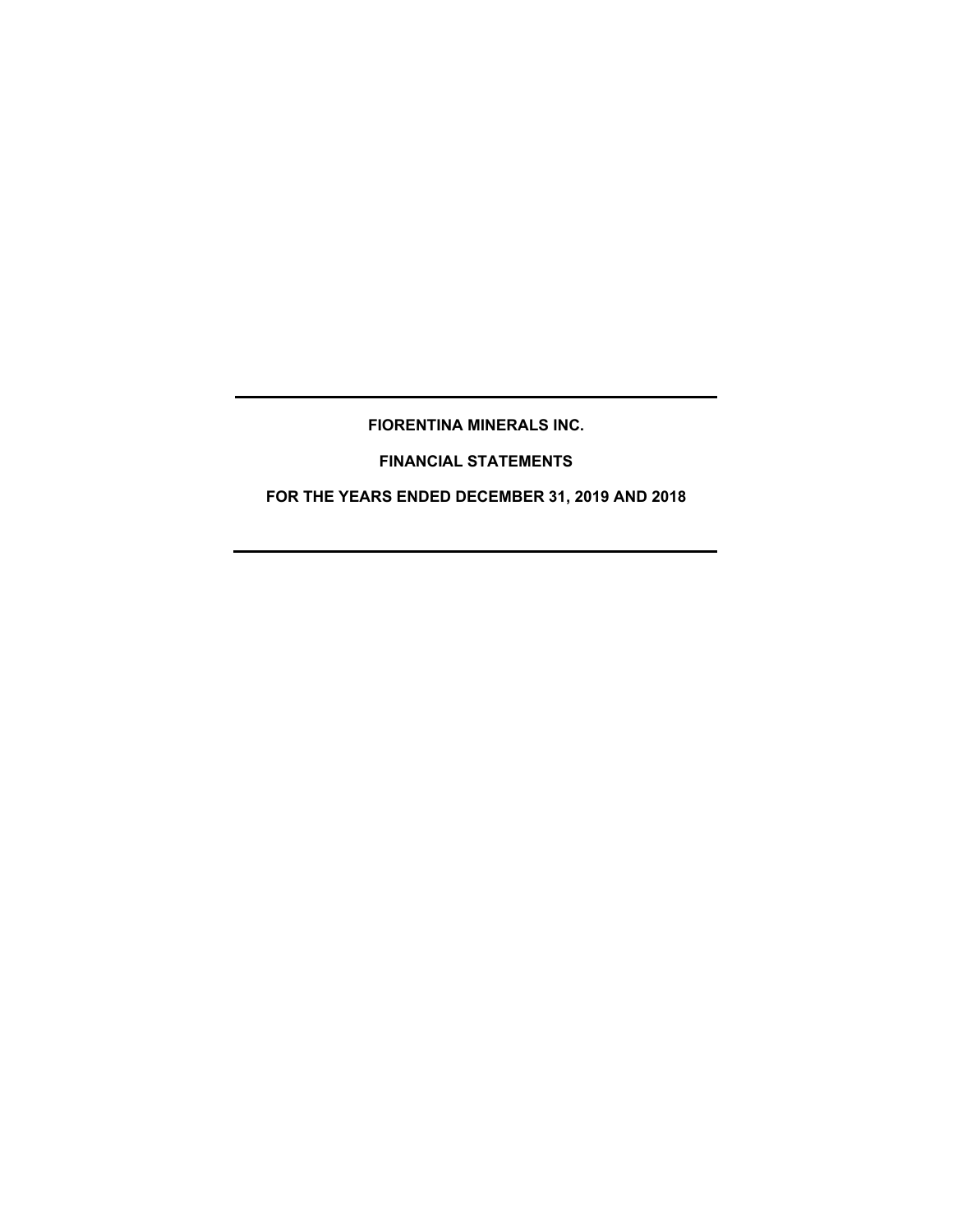

17th floor, 1030 West Georgia St., Vancouver, BC, Canada V6E 2Y3 Tel: 604. 714. 3600 Fax: 604. 714. 3669 Web: manningelliott.com

#### **INDEPENDENT AUDITORS' REPORT**

To the Shareholders and Directors of Fiorentina Minerals Inc.

#### **Opinion on the financial statements**

We have audited the accompanying financial statements of Fiorentina Minerals Inc. which comprise the statements of financial position as at December 31, 2019 and 2018, and the statements of comprehensive loss, changes in equity and cash flows for the years ended December 31, 2019 and 2018, and the related notes, including a summary of significant accounting policies and other explanatory information (collectively referred to as the "financial statements").

In our opinion, the financial statements present fairly, in all material respects, the financial position of the Company as at December 31, 2019 and 2018, and its financial performance and its cash flows for the years then ended in accordance with International Financial Reporting Standards as issued by the International Accounting Standards Board.

#### **Basis for Opinion**

We conducted our audits in accordance with Canadian generally accepted auditing standards. Our responsibilities under those standards are further described in the *Auditors' Responsibilities for the Audit of the Financial Statements* section of our report. We are independent of the Company in accordance with the ethical requirements that are relevant to our audit of the financial statements in Canada, and we have fulfilled our other ethical responsibilities in accordance with these requirements. We believe that the audit evidence we have obtained is sufficient and appropriate to provide a basis for our opinion.

#### **Material Uncertainty Related to Going Concern**

We draw attention to Note 1 of the accompanying financial statements, which indicates that a material uncertainty exists that may cast significant doubt on the Company's ability to continue as a going concern. Our opinion is not modified in respect of this matter.

#### **Other Information**

Management is responsible for the other information, which comprises the information included in the Management's Discussion and Analysis filed with the relevant Canadian Securities Commissions.

Our opinion on the financial statements does not cover the other information and do not and will not express any form of assurance conclusion thereon. In connection with our audits of the financial statements, our responsibility is to read the other information identified above and, in doing so, consider whether the other information is materially inconsistent with the financial statements or our knowledge obtained in the audit and remain alert for indicators that the other information appears to be materially misstated.

If, based on the work we have performed on this other information, we conclude that there is a material misstatement of this other information, we are required to report that fact. We have nothing to report in this regard.

#### **Responsibilities of Management and Those Charged with Governance for the Financial Statements**

Management is responsible for the preparation and fair presentation of these financial statements in accordance with International Financial Reporting Standards as issued by the International Accounting Standards Board, and for such internal control as management determines is necessary to enable the preparation of financial statements that are free from material misstatement, whether due to fraud or error.

In preparing the financial statements, management is responsible for assessing the Company's ability to continue as a going concern, disclosing, as applicable, matters related to going concern and using the going concern basis of accounting unless management either intends to liquidate the Company or to cease operations, or has no realistic alternative but to do so.

Those charged with governance are responsible for overseeing the Company's financial reporting process.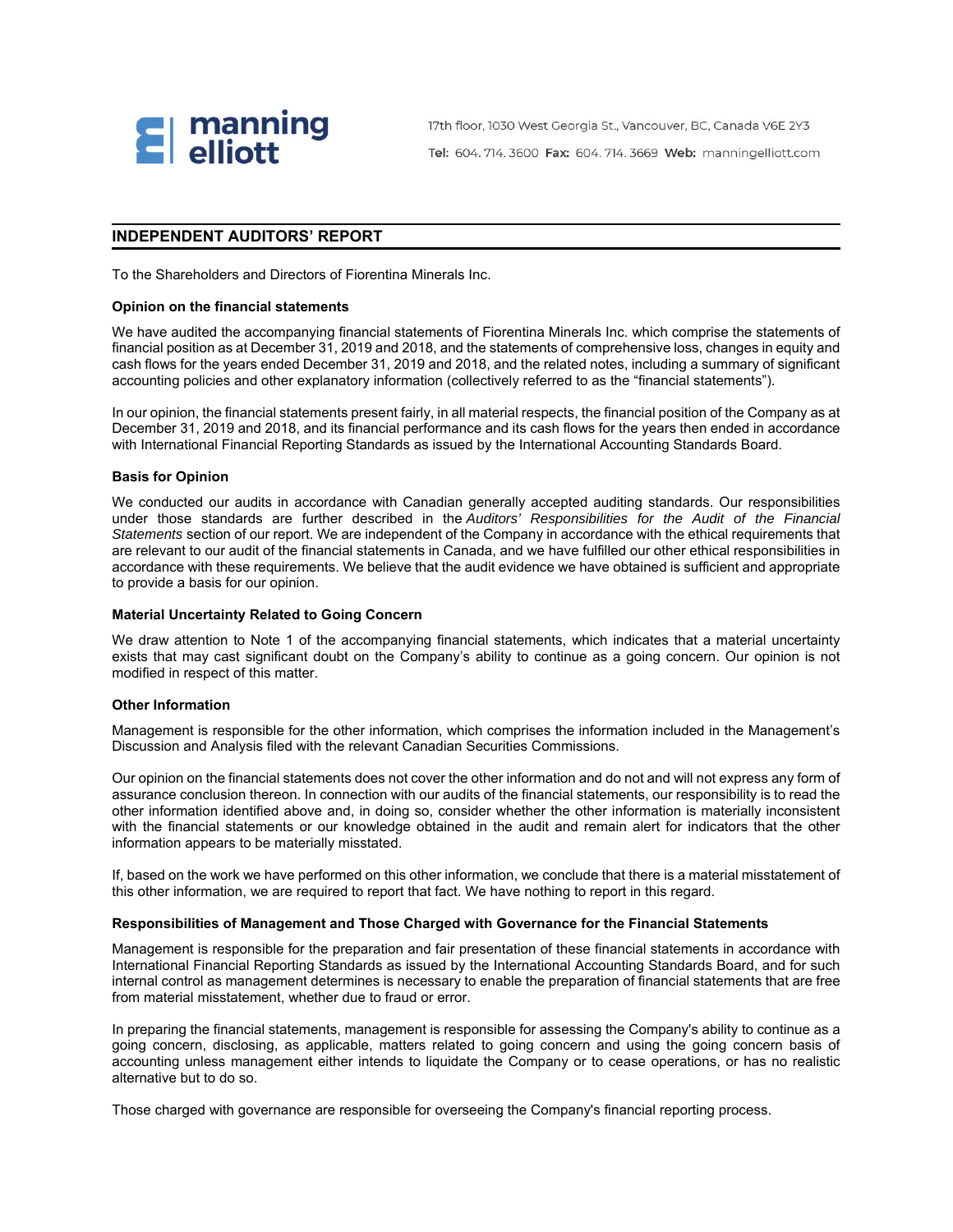#### **Auditors' Responsibilities for the Audit of the Financial Statements**

Our objectives are to obtain reasonable assurance about whether the financial statements as a whole are free from material misstatement, whether due to fraud or error, and to issue an auditors' report that includes our opinion. Reasonable assurance is a high level of assurance, but is not a guarantee that an audit conducted in accordance with Canadian generally accepted auditing standards will always detect a material misstatement when it exists. Misstatements can arise from fraud or error and are considered material if, individually or in the aggregate, they could reasonably be expected to influence the economic decisions of users taken on the basis of these financial statements.

As part of an audit in accordance with Canadian generally accepted auditing standards, we exercise professional judgment and maintain professional skepticism throughout the audit. We also:

- Identify and assess the risks of material misstatement of the financial statements, whether due to fraud or error, design and perform audit procedures responsive to those risks, and obtain audit evidence that is sufficient and appropriate to provide a basis for our opinion. The risk of not detecting a material misstatement resulting from fraud is higher than for one resulting from error, as fraud may involve collusion, forgery, intentional omissions, misrepresentations, or the override of internal control.
- Obtain an understanding of internal control relevant to the audit in order to design audit procedures that are appropriate in the circumstances, but not for the purpose of expressing an opinion on the effectiveness of the Company's internal control.
- Evaluate the appropriateness of accounting policies used and the reasonableness of accounting estimates and related disclosures made by management.
- Conclude on the appropriateness of management's use of the going concern basis of accounting and, based on the audit evidence obtained, whether a material uncertainty exists related to events or conditions that may cast significant doubt on the Company's ability to continue as a going concern. If we conclude that a material uncertainty exists, we are required to draw attention in our auditors' report to the related disclosures in the financial statements or, if such disclosures are inadequate, to modify our opinion. Our conclusions are based on the audit evidence obtained up to the date of our auditors' report. However, future events or conditions may cause the Company to cease to continue as a going concern.
- Evaluate the overall presentation, structure and content of the financial statements, including the disclosures, and whether the financial statements represent the underlying transactions and events in a manner that achieves fair presentation.

We communicate with those charged with governance regarding, among other matters, the planned scope and timing of the audit and significant audit findings, including any significant deficiencies in internal control that we identify during our audit.

We also provide those charged with governance with a statement that we have complied with relevant ethical requirements regarding independence, and to communicate with them all relationships and other matters that may reasonably be thought to bear on our independence, and where applicable, related safeguards.

The engagement partner on the audit resulting in this independent auditors' report is Fernando J. Costa.

Manning Elliott LLP

CHARTERED PROFESSIONAL ACCOUNTANTS Vancouver, British Columbia April 28, 2020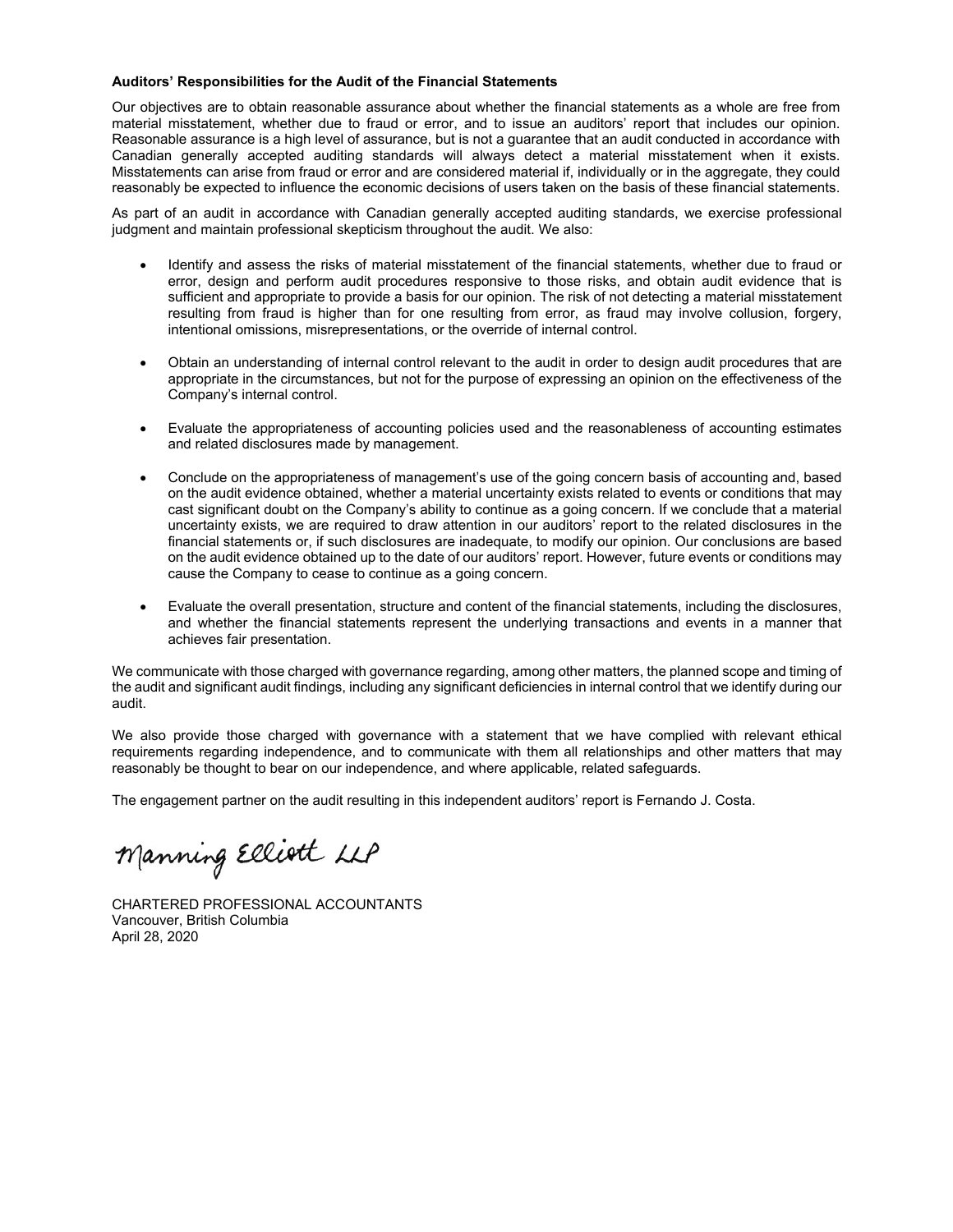# **FIORENTINA MINERALS INC. STATEMENTS OF FINANCIAL POSITION**

(Expressed in Canadian dollars)

|                                                                                        | <b>Note</b> | December 31,<br>2019            | December 31,<br>2018          |
|----------------------------------------------------------------------------------------|-------------|---------------------------------|-------------------------------|
| <b>ASSETS</b>                                                                          |             | \$                              | $\overline{\mathbb{S}}$       |
|                                                                                        |             |                                 |                               |
| <b>CURRENT</b>                                                                         |             |                                 |                               |
| Cash<br>Amounts receivable                                                             |             | 162,950<br>7,608                | 36,523<br>1,066               |
|                                                                                        |             | 170,558                         | 37,589                        |
| DEFERRED FINANCING COSTS<br><b>EXPLORATION AND EVALUATION ASSET</b><br>PREPAID DEPOSIT | 5           | 106,488<br>30,000               | 27,500<br>91,488              |
|                                                                                        |             | 307,046                         | 156,577                       |
|                                                                                        |             |                                 |                               |
| <b>LIABILITIES</b>                                                                     |             |                                 |                               |
| <b>CURRENT</b>                                                                         |             |                                 |                               |
| Accounts payable and accrued liabilities                                               |             | 5,328                           | 84                            |
| <b>SHAREHOLDERS' EQUITY</b>                                                            |             |                                 |                               |
| <b>SHARE CAPITAL</b><br><b>CONTRIBUTED SURPLUS</b><br><b>DEFICIT</b>                   | 6<br>6      | 477,058<br>93,301<br>(268, 641) | 207,751<br>33,750<br>(85,008) |
|                                                                                        |             | 301,718                         | 156,493                       |
|                                                                                        |             | 307,046                         | 156,577                       |

NATURE OF BUSINESS AND CONTINUING OPERATIONS (Note 1) COMMITMENT (Note 11)

Approved and authorized for issue on behalf of the Board on April 28, 2020

| "Robert Coltura " | <b>Director</b> | "Mark Lotz " | <b>Director</b> |
|-------------------|-----------------|--------------|-----------------|
|-------------------|-----------------|--------------|-----------------|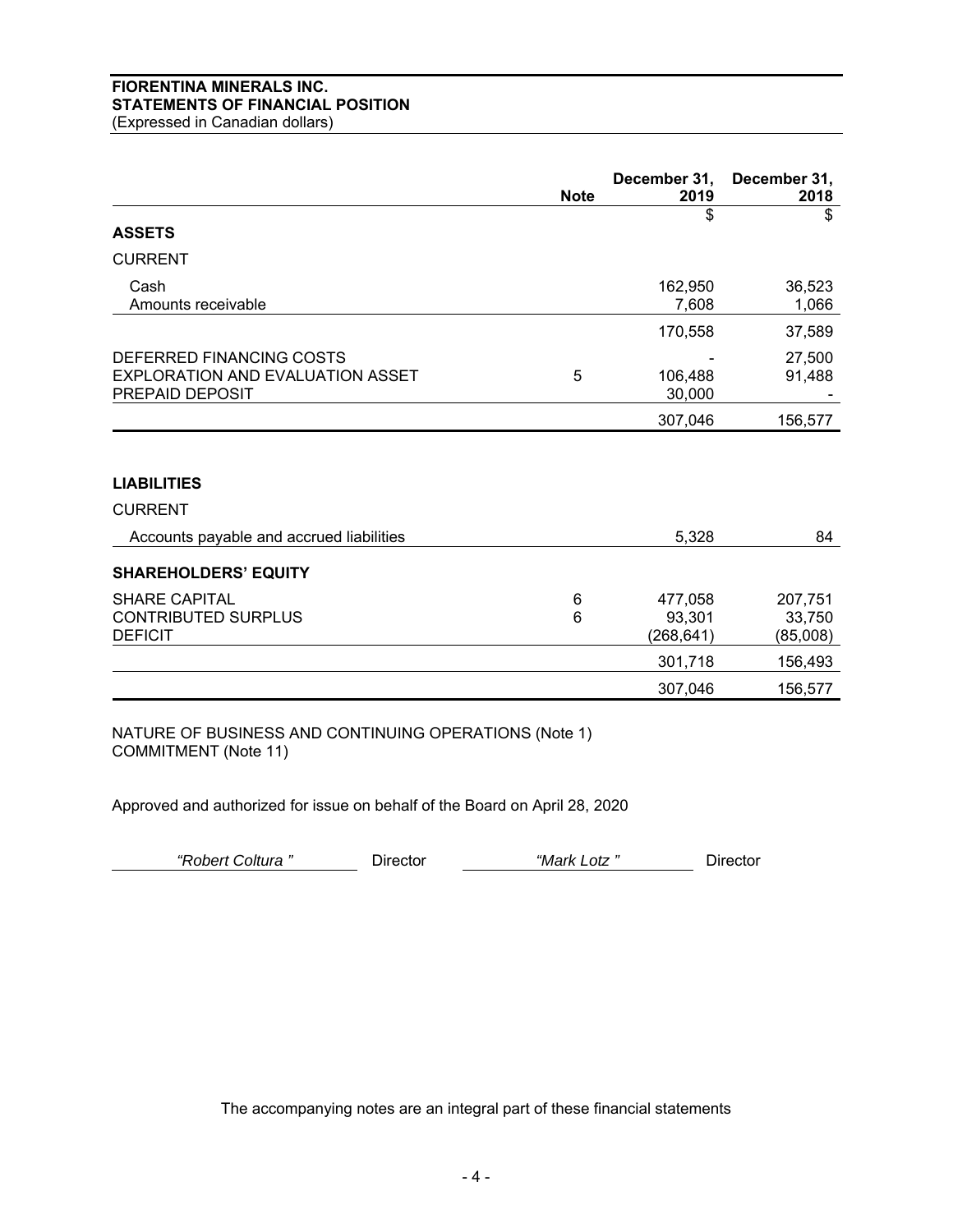# **FIORENTINA MINERALS INC. STATEMENTS OF COMPREHENSIVE LOSS**

(Expressed in Canadian dollars)

|                                                      | <b>Note</b> | Year ended<br>December 31,<br>2019 | Year ended<br>December 31,<br>2018 |
|------------------------------------------------------|-------------|------------------------------------|------------------------------------|
|                                                      |             | \$                                 | \$                                 |
| <b>EXPENSES</b>                                      |             |                                    |                                    |
| Advertising and promotion                            |             | 4,945                              |                                    |
| Filing fees                                          |             | 7,935                              |                                    |
| Listing fees                                         |             | 13,500                             |                                    |
| Management fees                                      | 7           | 10,000                             | 28,000                             |
| Office and administrative                            |             | 22,598                             | 14,258                             |
| Professional fees                                    |             | 83,104                             |                                    |
| Rent                                                 | 7           | 9,000                              | 9,000                              |
| Share-based payments                                 | 6,7         | 32,551                             | 11,250                             |
| NET LOSS AND COMPREHENSIVE LOSS                      |             | 183.633                            | 62,508                             |
|                                                      |             |                                    |                                    |
| LOSS PER SHARE - Basic and diluted                   |             | \$ (0.02)                          | \$ (0.01)                          |
| WEIGHTED AVERAGE NUMBER OF COMMON SHARES OUTSTANDING |             | 10,024,450                         | 4,792,883                          |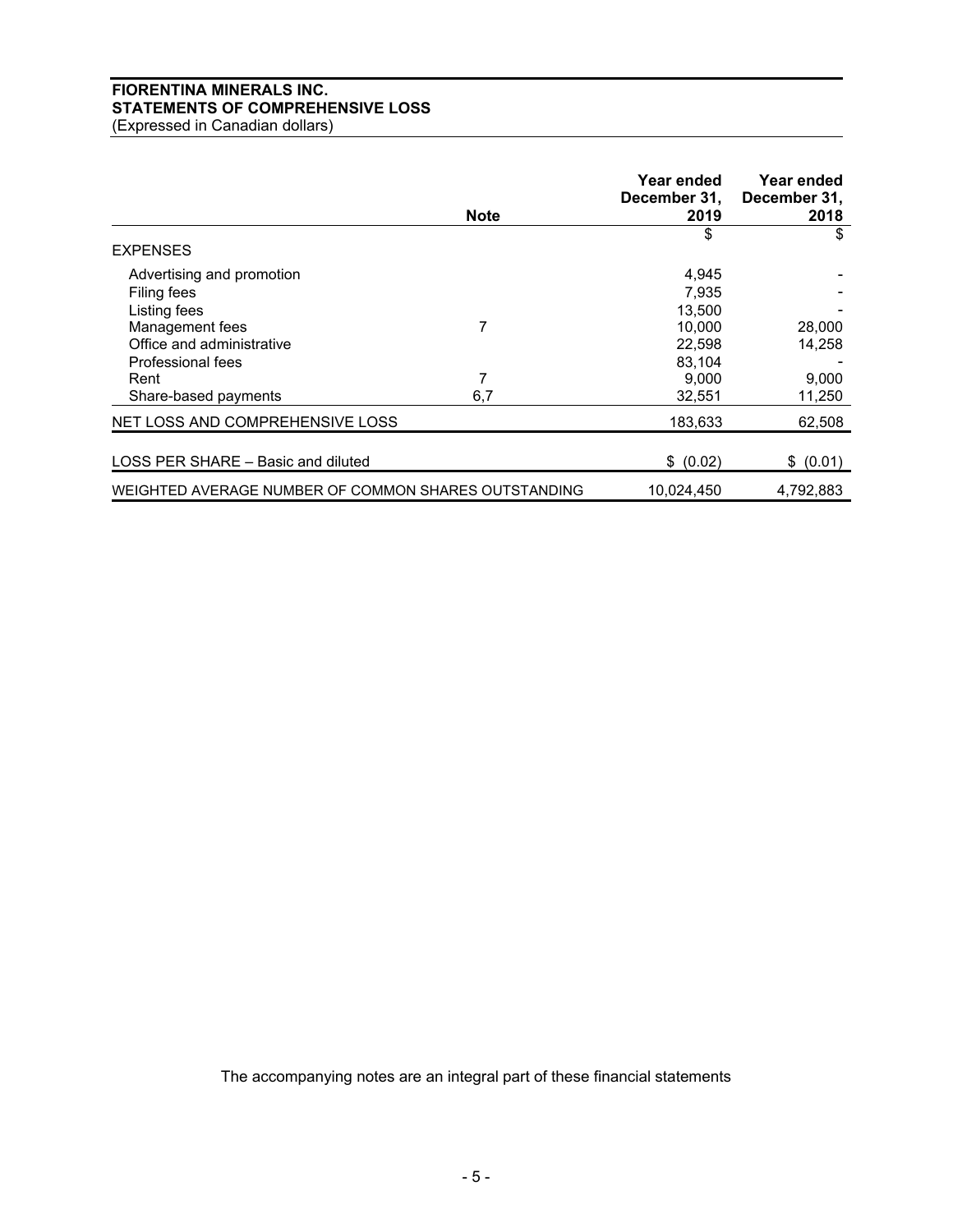### **FIORENTINA MINERALS INC. STATEMENTS OF CHANGES IN EQUITY**  (Expressed in Canadian dollars)

|                                      | <b>Common Shares</b> |            |                |                |            |
|--------------------------------------|----------------------|------------|----------------|----------------|------------|
|                                      | <b>Number of</b>     |            | Contributed    |                |            |
|                                      | <b>Shares</b>        | Amount     | <b>Surplus</b> | <b>Deficit</b> | Total      |
|                                      |                      |            |                | \$             | \$         |
| Balance, December 31, 2017           | 1,500,001            |            | 22,500         | (22, 500)      |            |
| Units issued for cash (flow-through) | 3,825,000            | 76,500     |                |                | 76,500     |
| Units/Shares issued for cash         | 3,750,000            | 123,750    |                |                | 123.750    |
| Units issued for finders fees        | 117,000              | 5,850      |                |                | 5,850      |
| Share subscriptions received         |                      | 7,500      |                |                | 7,500      |
| Share issuance costs                 |                      | (5,850)    |                |                | (5,850)    |
| Share-based payments                 |                      |            | 11,250         |                | 11,250     |
| Net loss for the year                |                      |            |                | (62,508)       | (62,508)   |
| Balance, December 31, 2018           | 9,192,001            | 207,751    | 33,750         | (85,008)       | 156,493    |
| Shares issued for cash               | 4,006,000            | 400,600    |                |                | 400,600    |
| Share issuance costs                 |                      | (141, 293) | 27,000         |                | (114, 293) |
| Shares issued for mineral property   | 100,000              | 10,000     |                |                | 10,000     |
| Share-based payments                 |                      |            | 32,551         |                | 32,551     |
| Net loss for the year                |                      |            |                | (183,633)      | (183,633)  |
| Balance, December 31, 2019           | 13,298,001           | 477,058    | 93,301         | (268,641)      | 301,718    |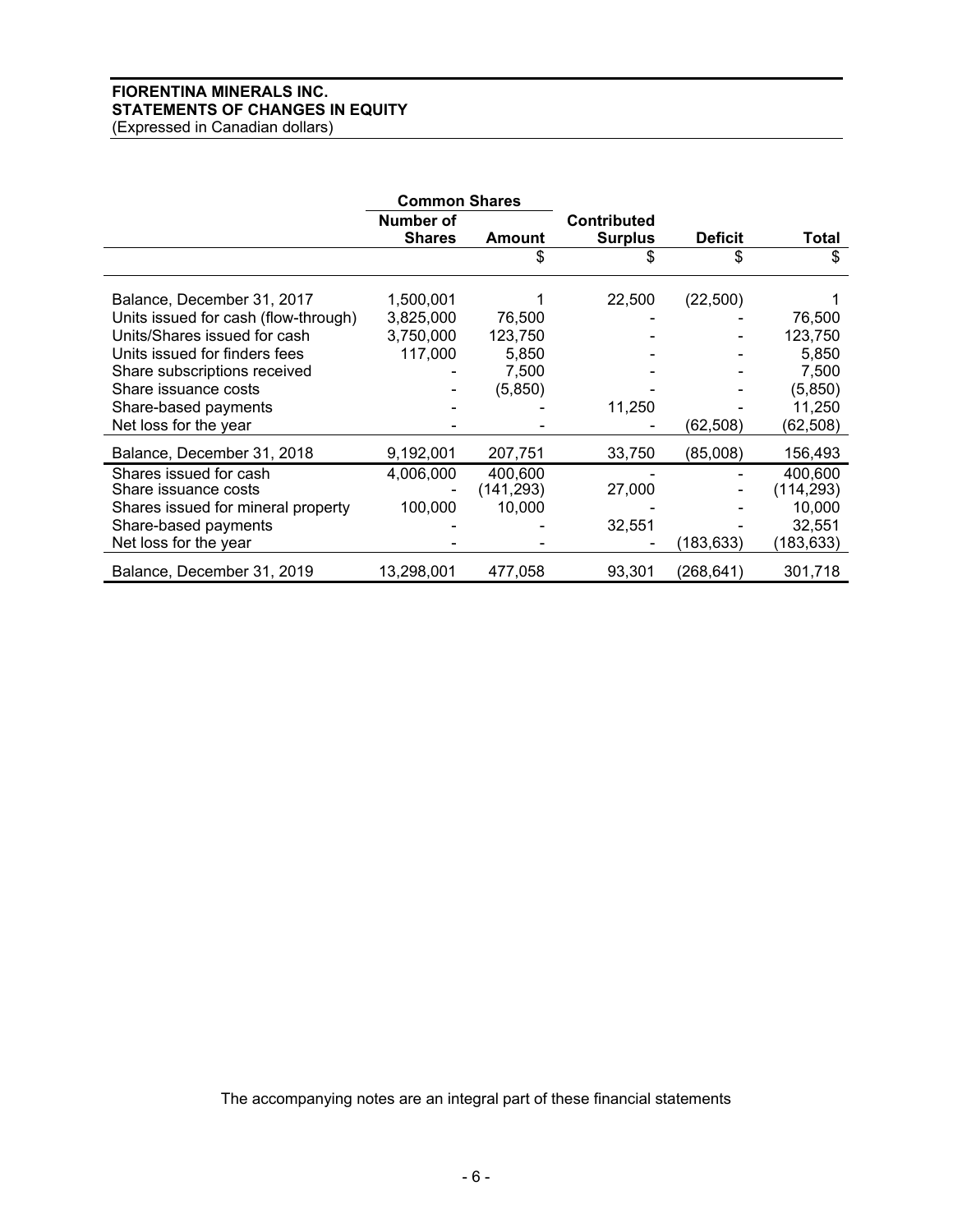# **FIORENTINA MINERALS INC. STATEMENTS OF CASH FLOWS**

(Expressed in Canadian dollars)

|                                                                                                                 | Year ended<br>December 31,<br>2019 |          | Year ended<br>December 31,<br>2018 |
|-----------------------------------------------------------------------------------------------------------------|------------------------------------|----------|------------------------------------|
| <b>CASH PROVIDED BY (USED IN):</b>                                                                              | \$                                 |          | \$                                 |
|                                                                                                                 |                                    |          |                                    |
| <b>OPERATING ACTIVITIES</b>                                                                                     |                                    |          |                                    |
| Net loss for the period<br>Item not involving cash:                                                             | (183, 633)                         |          | (62, 508)                          |
| Share-based payments                                                                                            | 32,551                             |          | 11,250                             |
| Changes in non-cash working capital balances:<br>Amounts receivable<br>Accounts payable and accrued liabilities | (6, 542)<br>5,244                  |          | (1,066)<br>84                      |
| Cash used in operating activities                                                                               | (152, 380)                         |          | (52, 240)                          |
| <b>INVESTING ACTIVITIES</b>                                                                                     |                                    |          |                                    |
| Exploration and evaluation asset<br>Prepaid deposit                                                             | (5,000)<br>(30,000)                |          | (91, 488)                          |
| Cash used in investing activities                                                                               | (35,000)                           |          | (91,488)                           |
| <b>FINANCING ACTIVITIES</b>                                                                                     |                                    |          |                                    |
| Issuance of common shares<br>Deferred financing costs                                                           | 313,807                            |          | 207,750<br>(27, 500)               |
| Cash provided by financing activities                                                                           | 313,807                            |          | 180,250                            |
| <b>CHANGE IN CASH</b>                                                                                           | 126,427                            |          | 36,522                             |
| CASH, BEGINNING OF YEAR                                                                                         | 36,253                             |          | 1.                                 |
| CASH, END OF YEAR                                                                                               | 162,950                            |          | 36,523                             |
| SUPPLEMENTAL CASH DISCLOSURES<br>Interest paid<br>Income taxes paid                                             | \$<br>\$                           | \$<br>\$ |                                    |
| <b>NON-CASH TRANSACTIONS</b><br>Units issued as finder's fees                                                   | \$                                 | \$       | 5,850                              |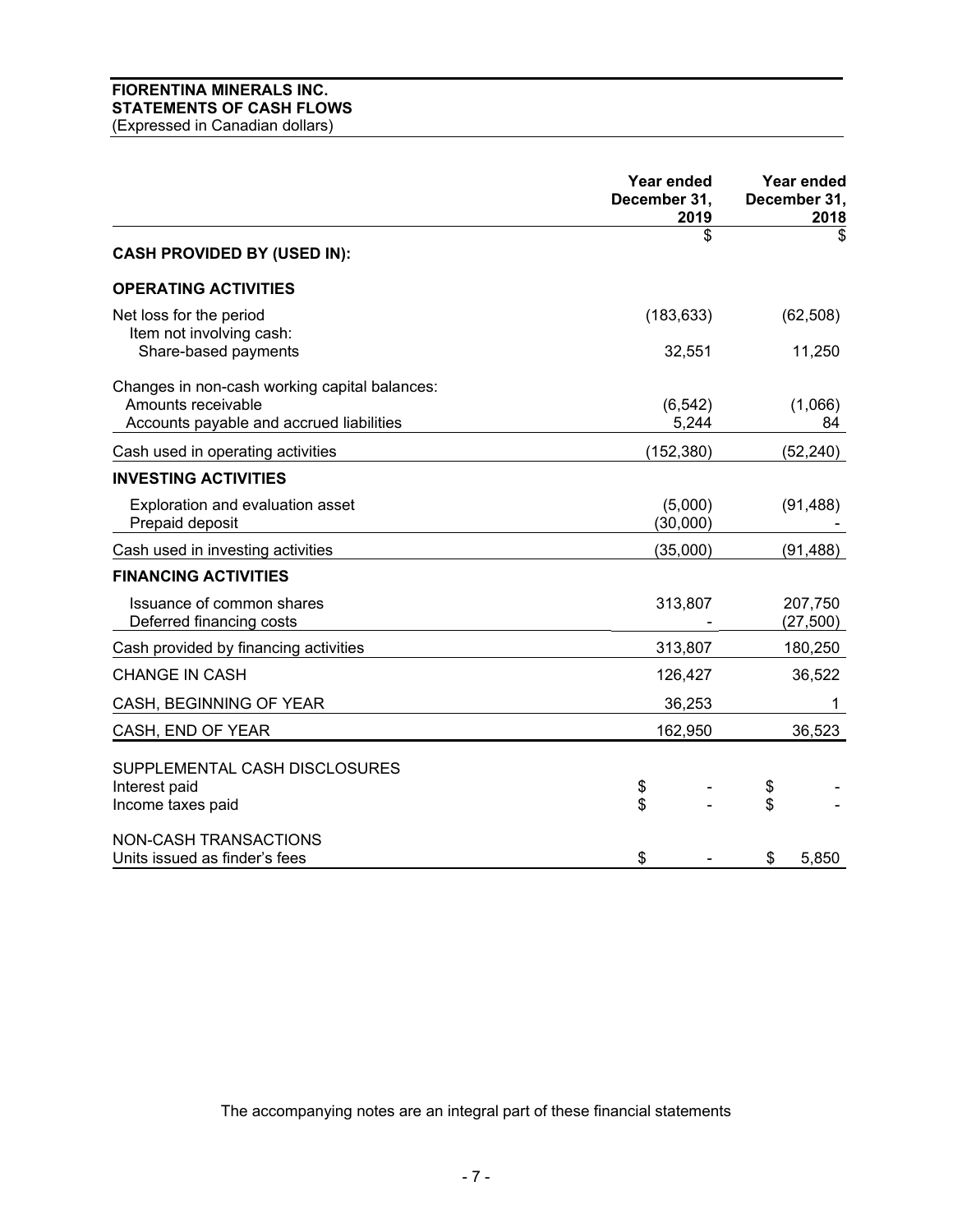## 1. NATURE OF BUSINESS AND CONTINUING OPERATIONS

Fiorentina Minerals Inc. ("the Company") was incorporated on November 24, 2017 under the laws of British Columbia. The address of the Company's corporate office and its principal place of business is 200-551 Howe Street, Vancouver, British Columbia, Canada.

The Company's principal business activities include the acquisition and exploration of mineral property assets. As at December 31, 2019, the Company had not yet determined whether the Company's mineral property asset contains ore reserves that are economically recoverable. The recoverability of amount shown for exploration and evaluation asset is dependent upon the discovery of economically recoverable reserves, confirmation of the Company's interest in the underlying mineral claims, the ability of the Company to obtain the necessary financing to complete the development of and the future profitable production from the property or realizing proceeds from its disposition. The outcome of these matters cannot be predicted at this time and the uncertainties cast significant doubt upon the Company's ability to continue as a going concern.

The Company had a deficit of \$268,641 as at December 31, 2019, which has been funded by the issuance of equity. The Company's ability to continue its operations and to realize its assets at their carrying values is dependent upon obtaining additional financing and generating revenues sufficient to cover its operating costs.

These financial statements do not give affect to any adjustments which would be necessary should the Company be unable to continue as a going concern and therefore be required to realize its assets and discharge its liabilities in other than the normal course of business and at amounts different from those reflected in these financial statements.

In March 2020, the World Health Organization declared coronavirus COVID-19 a global pandemic. This contagious disease outbreak, which has continued to spread, and any related adverse public health developments, has adversely affected workforces, economies, and financial markets globally, potentially leading to an economic downturn. The impact on the Company is not currently determinable but management continues to monitor the situation.

#### 2. SIGNIFICANT ACCOUNTING POLICIES

a) Statement of compliance

These financial statements have been prepared in accordance with International Financial Reporting Standards ("IFRS") issued by the International Accounting Standards Board ("IASB").

These financial statements were authorized for issue in accordance with a resolution from the Board of Directors on April 28, 2020.

#### b) Basis of presentation

The financial statements have been prepared on the historical cost basis, with the exception of financial instruments which are measured at fair value, as explained in the accounting policies set out below. In addition, these financial statements have been prepared using the accrual basis of accounting, except for cash flow information.

The accounting policies set out below have been applied consistently to all periods presented in these financial statements.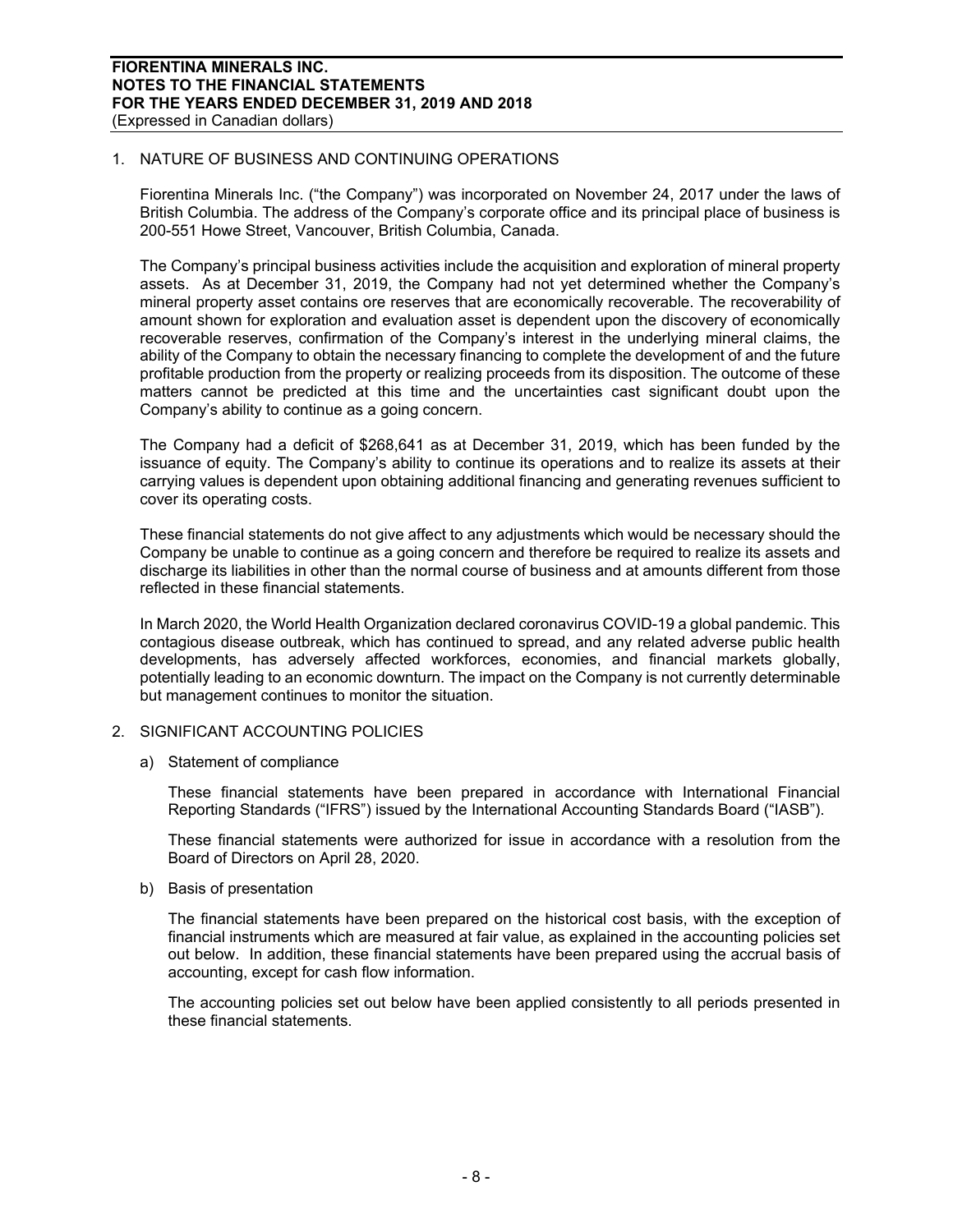c) Cash and cash equivalents

Cash in the statements of financial position is comprised of cash in banks and on hand, and short term deposits with an original maturity of three months or less, which are readily convertible into a known amount of cash.

d) Exploration and evaluation assets

All costs related to the acquisition, exploration and development of mineral properties are capitalized. Upon commencement of commercial production, the related accumulated costs are amortized against projected income using the units-of-production method over estimated recoverable reserves.

Management annually assesses carrying values of non-producing properties and properties for which events and circumstances may indicate possible impairment. Impairment of a property is generally considered to have occurred if the property has been abandoned, there are unfavourable changes in the property economics, there are restrictions on development, or when there has been an undue delay in development, which exceeds three years. In the event that estimated discounted cash flows expected from its use or eventual disposition is determined by management to be insufficient to recover the carrying value of the property, the carrying value is written-down to the estimated recoverable amount.

The recoverability of mineral properties and exploration and development costs is dependent on the existence of economically recoverable reserves, the ability to obtain the necessary financing to complete the development of the reserves, and the profitability of future operations. The Company has not yet determined whether or not any of its future mineral properties contain economically recoverable reserves. Amounts capitalized to mineral properties as exploration and development costs do not necessarily reflect present or future values.

When options are granted on mineral properties or properties are sold, proceeds are credited to the cost of the property. If no future capital expenditure is required and proceeds exceed costs, the excess proceeds are reported as a gain.

e) Share-based payments

Share-based payments to employees and others providing similar services are measured at the estimated fair value of the instruments issued on the grant date and amortized over the vesting periods. Share-based payments to non-employees are measured at the fair value of the goods or services received or the fair value of the equity instruments issued if it is determined the fair value of the goods or services cannot be reliably measured, and are recorded at the date the goods or services are received. The amount recognized as an expense is adjusted to reflect the number of awards expected to vest. The offset to the recorded cost is to equity settled share-based payments reserve.

Consideration received on the exercise of stock options is recorded as share capital and the related equity settled share-based payments reserve is transferred to share capital. Charges for options that are forfeited before vesting are reversed from equity settled share-based payment reserve.

Share-based compensation expense relating to deferred share units is accrued over the vesting period of the units based on the quoted market price. As these awards can be settled in cash, the expense and liability are adjusted each reporting period for changes in the underlying share price.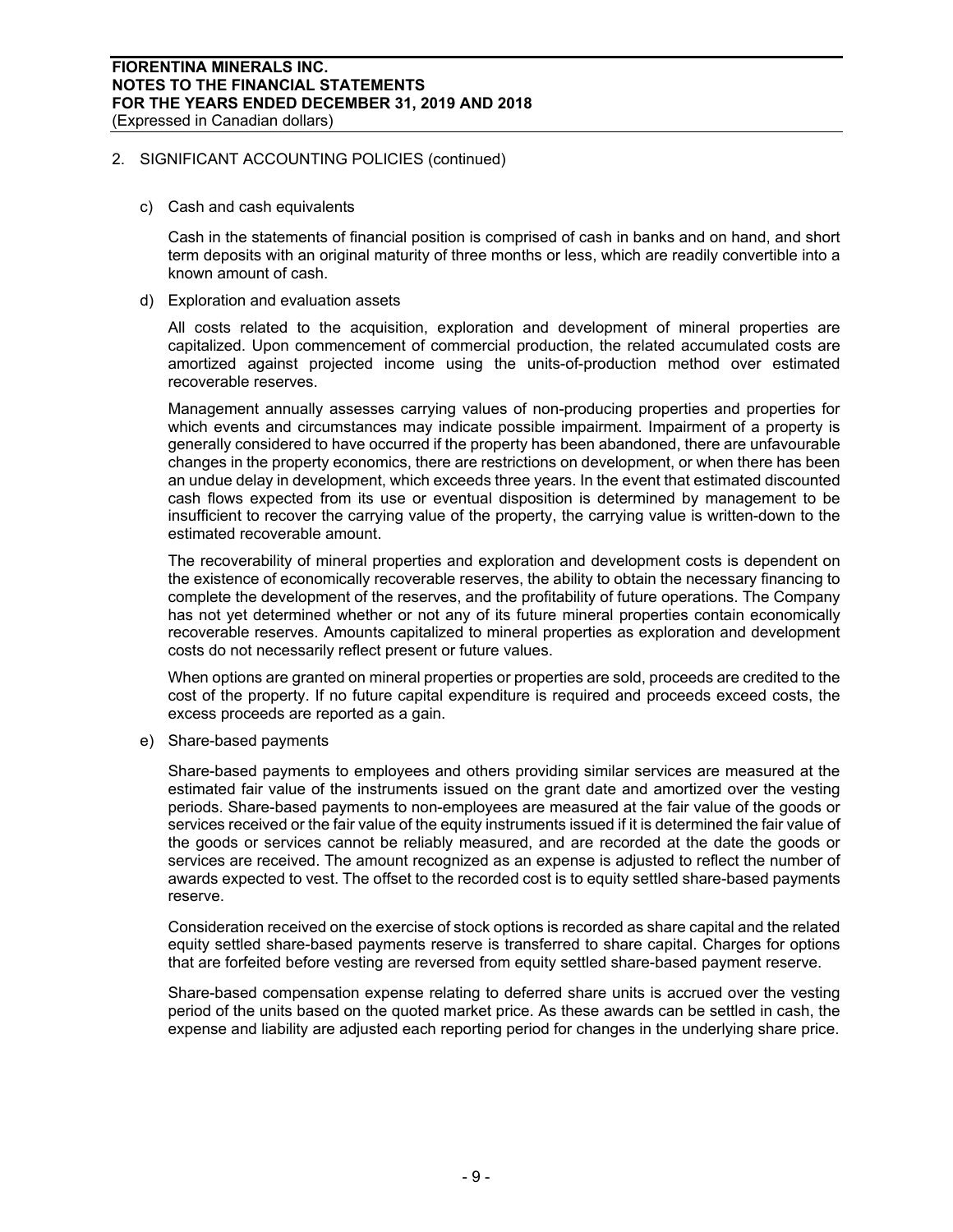f) Flow-through shares

The resource expenditure deductions for income tax purposes related to exploration and development activities funded by flow-through share arrangements are renounced to investors in accordance with Canadian tax legislation. On issuance, the premium recorded on the flow-through share, being the difference in price over a common share with no tax attributes, is recognized as a liability. As expenditures are incurred, the liability associated with the renounced tax deductions is recognized through profit and loss with a pro-rata portion of the deferred premium.

To the extent that the Company has deferred tax assets in the form of tax loss carry-forwards and other unused tax credits as at the reporting date, the Company may use them to reduce its deferred tax liability relating to tax benefits transferred through flow-through shares.

g) Foreign currency

Transactions and balances in currencies other than the Canadian dollar, the currency of the primary economic environment in which the Company operates ("the functional currency"), are translated into the functional currency using the exchange rates prevailing at the dates of the transactions. Foreign exchange gains and losses resulting from the settlement of such transactions and from the translation of monetary assets and liabilities denominated in foreign currencies at exchange prevailing on the statement of financial position date are recognized in the statement of comprehensive loss.

h) Decommissioning, restoration and similar liabilities

An obligation to incur restoration, rehabilitation and environmental costs arises when environmental disturbance is caused by the exploration or development of a mineral property interest. Such costs arising from the decommissioning of plant and other site preparation work, discounted to their net present value, are provided for and capitalized at the start of each project to the carrying amount of the asset, along with a corresponding liability as soon as the obligation to incur such costs arises. The timing of the actual rehabilitation expenditure is dependent on a number of factors such as the life and nature of the asset, the operating license conditions and, when applicable, the environment in which the mine operates.

Discount rates using a pre-tax rate that reflects the time value of money are used to calculate the net present value. These costs are charged against profit or loss over the economic life of the related asset, through amortization using either the units-of-production or the straight-line method. The corresponding liability is progressively increased as the effect of discounting unwinds creating an expense recognized in profit or loss.

Decommissioning costs are also adjusted for changes in estimates. Those adjustments are accounted for as a change in the corresponding capitalized cost, except where a reduction in costs is greater than the unamortized capitalized cost of the related assets, in which case the capitalized cost is reduced to nil and the remaining adjustment is recognized in profit or loss.

The operations of the Company have been, and may in the future be, affected from time to time in varying degree by changes in environmental regulations, including those for site restoration costs. Both the likelihood of new regulations and their overall effect upon the Company are not predictable.

The Company has no material restoration, rehabilitation and environmental obligations as the disturbance to date is immaterial.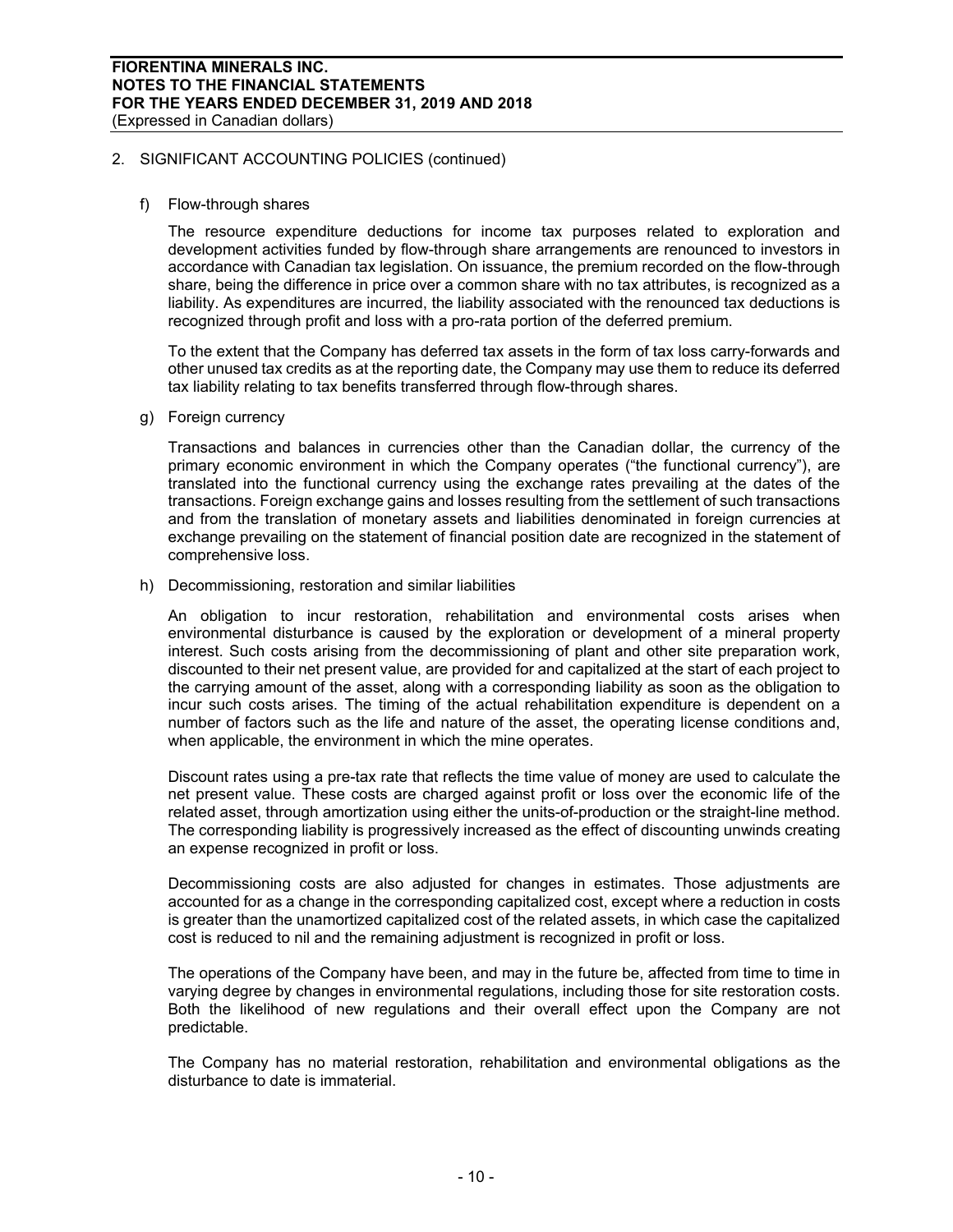i) Loss per share

 The Company presents basic and diluted loss per share data for its common shares, calculated by dividing the loss attributable to common shareholders of the Company by the weighted average number of common shares outstanding during the period. Diluted loss per share does not adjust the loss attributable to common shareholders or the weighted average number of common shares outstanding when the effect is anti-dilutive.

j) Income taxes

 Current tax is the expected tax payable or receivable on the taxable income or loss for the year, using tax rates enacted or substantively enacted at the balance sheet date, and includes any adjustments to tax payable or receivable in respect of previous years.

 Deferred income taxes are recorded using the liability method whereby deferred tax is recognized in respect of temporary differences between the carrying amounts of assets and liabilities for financial reporting purposes and the amounts used for taxation purposes.

 Deferred tax is measured at the tax rates that are expected to be applied to temporary differences when they reverse, based on the laws that have been enacted or substantively enacted by the statement of financial position date. Deferred tax is not recognized for temporary differences which arise on the initial recognition of assets or liabilities in a transaction that is not a business combination and that affects neither accounting, nor taxable profit or loss.

 A deferred tax asset is recognized for unused tax losses, tax credits and deductible temporary differences, to the extent that it is probable that future taxable profits will be available against which they can be utilized. Deferred tax assets are reviewed at each reporting date and are reduced to the extent that it is no longer probable that the related tax benefit will be realized.

k) Financial instruments

On initial recognition financial assets are classified as measured at:

- i. Amortized cost;
- ii. Fair value through other comprehensive income ("FVOCI"); and
- iii. Fair value through profit and loss ("FVTPL").

Financial assets are not reclassified subsequent to their initial recognition unless the Company changes its business model for managing financial assets in which case all affected financial assets are reclassified on the first day of the first reporting period following the change in the business model.

At initial recognition, the Company measures a financial asset at its fair value plus, in the case of a financial asset not at FVTPL, transaction costs that are directly attributable to the acquisition of the financial asset. Transaction costs of financial assets carried at FVTPL are expensed in profit or loss. Financial assets are considered in their entirety when determining whether their cash flows are solely payment of principal and interest.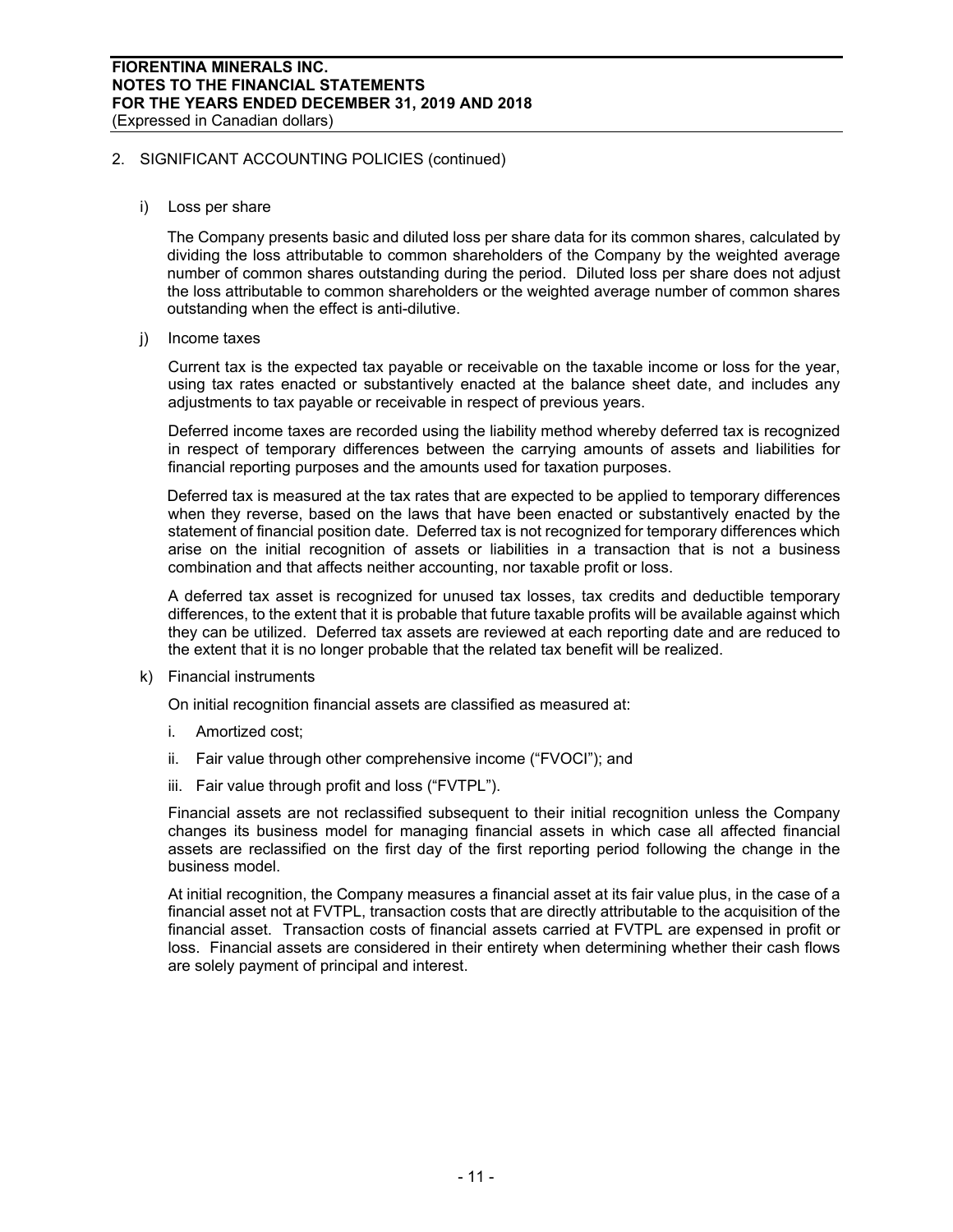# **FIORENTINA MINERALS INC. NOTES TO THE FINANCIAL STATEMENTS FOR THE YEARS ENDED DECEMBER 31, 2019 AND 2018**

(Expressed in Canadian dollars)

## 2. SIGNIFICANT ACCOUNTING POLICIES (continued)

k) Financial instruments (continued)

Subsequent measurement of financial assets depends on their classification:

i. Amortized cost

Assets that are held for collection of contractual cash flows where those cash flows represent solely payments of principal and interest are measured at amortized cost. A gain or loss on a debt investment that is subsequently measured at amortized cost is recognized in profit or loss when the asset is derecognized or impaired. Interest income from these financial assets is included as finance income using the effective interest rate method.

The Company does not have any assets classified at amortized cost.

ii. FVOCI

Assets that are held for collection of contractual cash flows and for selling the financial assets, where the assets' cash flows represent solely payments of principal and interest, are measured at FVOCI. Movements in the carrying amount are taken through OCI, except for the recognition of impairment gains and losses, interest revenue, and foreign exchange gains and losses which are recognized in profit or loss. When the financial asset is derecognized, the cumulative gain or loss previously recognized in OCI is reclassified from equity to profit or loss and recognized in other gains (losses). Interest income from these financial assets is included as finance income using the effective interest rate method.

The Company does not have any assets classified at FVOCI.

iii. FVTPL

Assets that do not meet the criteria for amortized cost or FVOCI are measured at FVTPL. A gain or loss on an investment that is subsequently measured at FVTPL is recognized in profit or loss and presented net as revenue in the Statement of Loss and Comprehensive Loss in the period in which it arises.

The Company's cash is classified at FVTPL.

Financial Liabilities and Equity

Debt and equity instruments are classified as either financial liabilities or as equity in accordance with the substance of the contractual arrangement. An equity instrument is any contract that evidences a residual interest in the assets of an entity after deducting all of its liabilities. Equity instruments issued by the group entities are recorded at the proceeds received, net of direct issue costs.

Financial liabilities are classified as measured at (i) FVTPL; or (ii) amortized cost.

A financial liability is classified as at FVTPL if it is classified as held-for-trading or is designated as such on initial recognition. Directly attributable transaction costs are recognized in profit or loss as incurred. The amount of change in the fair value that is attributable to changes in the credit risk of the liability is presented in OCI and the remaining amount of the change in the fair value is presented in profit or loss.

The Company does not classify any financial liabilities at FVTPL.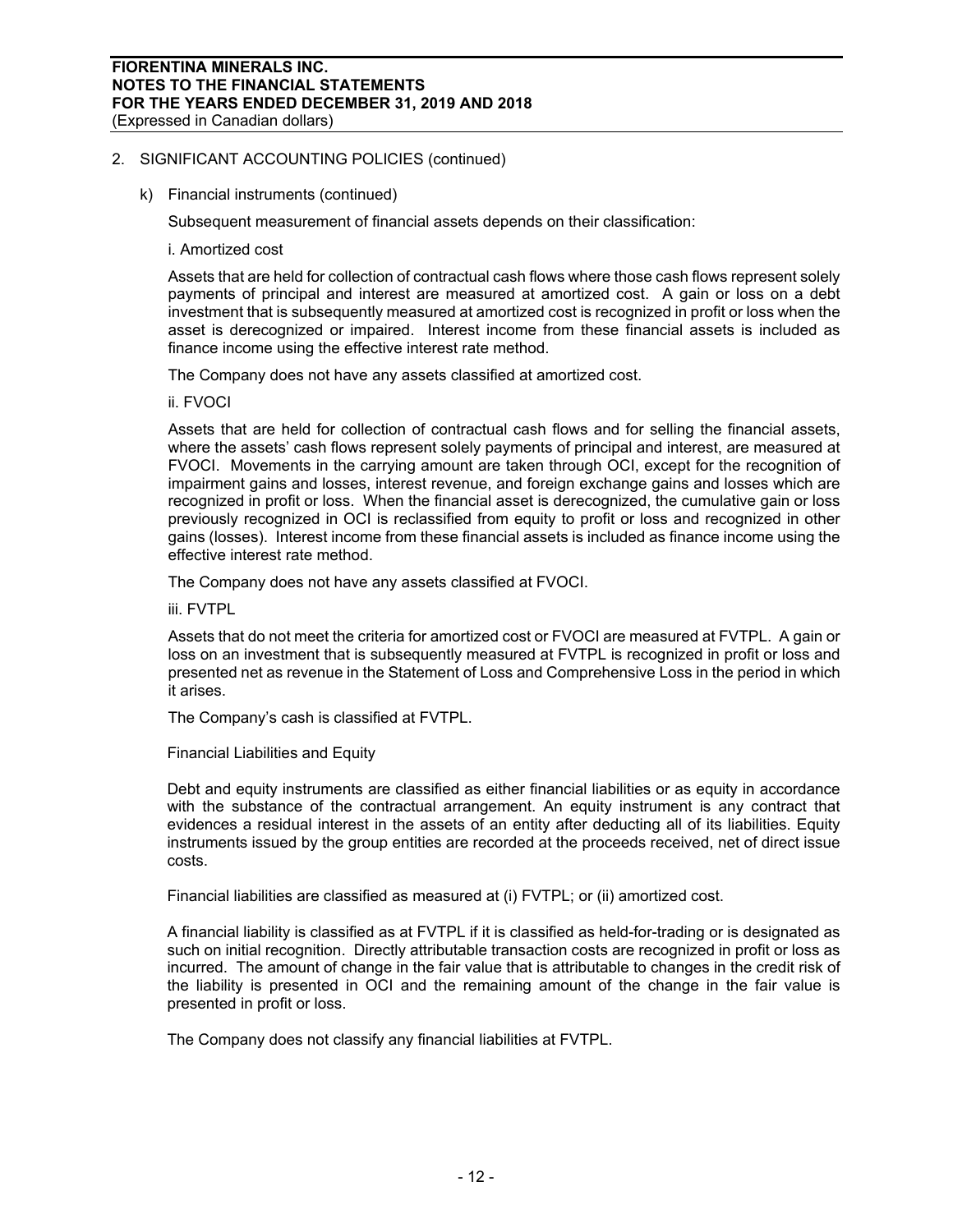k) Financial instruments (continued)

Other non-derivative financial liabilities are initially measured at fair value less any directly attributable transaction costs. Subsequent to initial recognition, these liabilities are measured at amortized cost using the effective interest method.

The Company classifies its accounts payable at amortized cost.

A financial liability is derecognized when the contractual obligation under the liability is discharged, cancelled or expires or its terms are modified and the cash flows of the modified liability are substantially different, in which case a new financial liability based on the modified terms is recognized at fair value.

l) Share issuance costs

Professional, consulting, regulatory and other costs directly attributable to financing transactions are recorded as deferred financing costs until the financing transactions are completed, if the completion of the transaction is considered likely; otherwise they are expensed as incurred. Share issue costs are charged to share capital when the related shares are issued. Deferred financing costs related to financing transactions that are not completed are expensed.

## 3. SIGNIFICANT ACCOUNTING ESTIMATES AND JUDGMENTS

The preparation of these financial statements requires management to make certain estimates, judgments and assumptions that affect the reported amounts of assets and liabilities at the date of the financial statements and reported amounts of expenses during the reporting period. Actual outcomes could differ from these estimates. These financial statements include estimates which, by their nature, are uncertain. The impacts of such estimates are pervasive throughout the financial statements, and may require accounting adjustments based on future occurrences. Revisions to accounting estimates are recognized in the period in which the estimate is revised and future periods if the revision affects both current and future periods. These estimates are based on historical experience, current and future economic conditions and other factors, including expectations of future events that are believed to be reasonable under the circumstances.

Significant assumptions about the future and other sources of estimation uncertainty that management has made at the financial position reporting date, that could result in a material adjustment to the carrying amounts of assets and liabilities, in the event that actual results differ from assumptions made, relate to, but are not limited to, the following:

### *Significant accounting estimates*

- i. the measurement of deferred income tax assets and liabilities; and
- ii. the inputs used in accounting for share-based payments.

#### *Significant accounting judgments*

- i. the determination of categories of financial assets and financial liabilities;
- ii. the evaluation of the Company's ability to continue as a going concern; and
- iii. the assessment of indications of impairment of the mineral property and related determination of the net realizable value and write-down of the mineral property where applicable;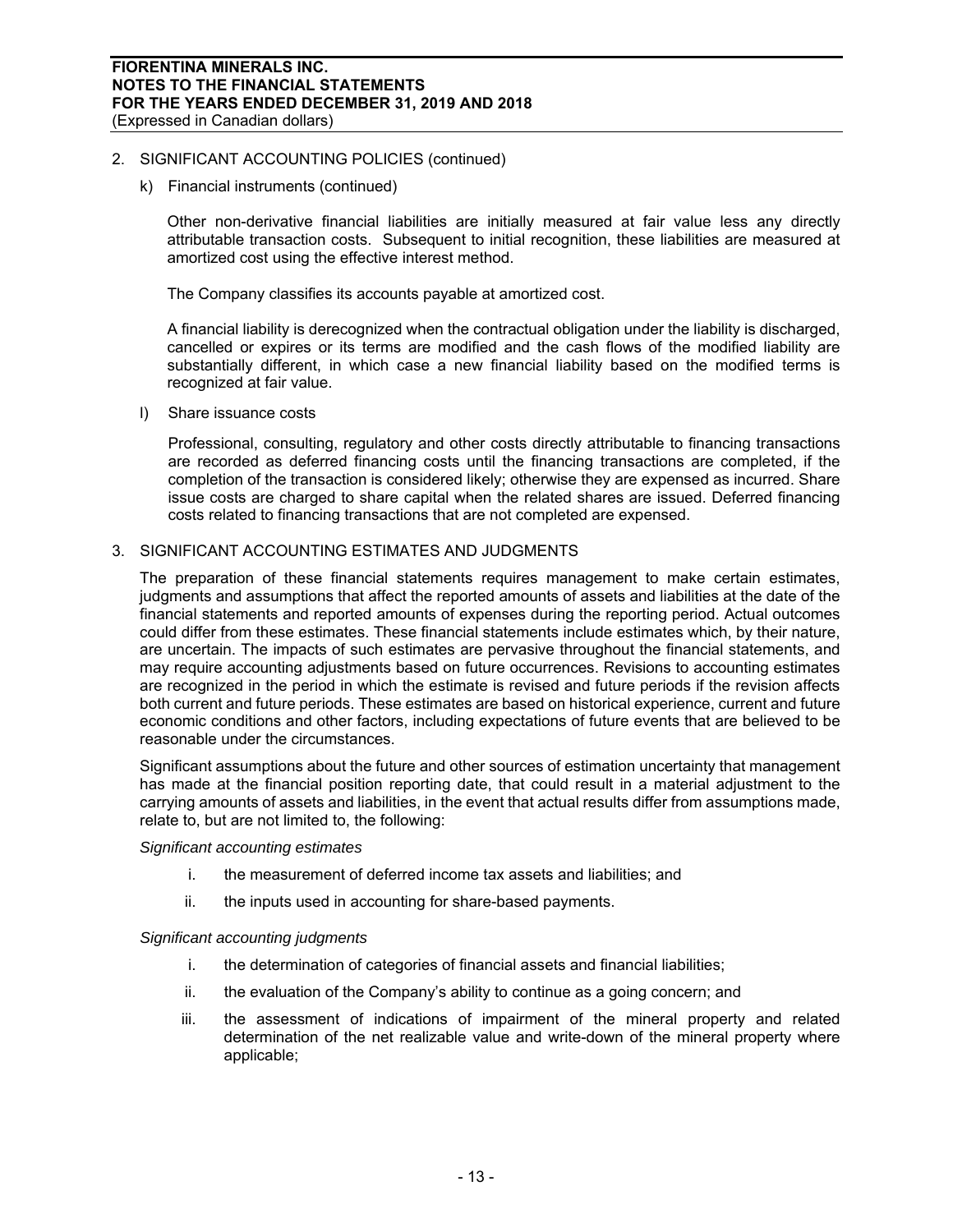## 4. ADOPTION OF NEW ACCOUNTING STANDARDS, INTERPRETATIONS AND AMENDMENTS

The Company adopted the following new standards effective January 1, 2019:

#### **IFRS 16 – Leases**

IFRS 16 replaces IAS 17, "Leases" and the related interpretative guidance. IFRS 16 applies a control model to the identification of leases, distinguishing between a lease and a service contract on the basis of whether the customer controls the asset being leased. For those assets determined to meet the definition of a lease, IFRS 16 introduces significant changes to the accounting by lessees, introducing a single, on-balance sheet accounting model that is similar to current finance lease accounting, with limited exceptions for short-term leases or leases of low value assets. Lessor accounting is not substantially changed. The standard is effective for periods beginning on or after January 1, 2019, with early adoption permitted for entities that have adopted IFRS 15, "Revenue from Contracts with Customers".

The adoption of IFRS 16 did not have a material impact on the Company's future results and financial position.

#### **IFRIC 23 – Uncertainty over Income Tax Treatments**

IFRIC 23 provides guidance on the accounting for current and deferred tax liabilities and assets in circumstances in which there is uncertainty over income tax treatments. The Interpretation is applicable for annual periods beginning on or after January 1, 2019. Earlier application is permitted. The Interpretation requires: (a) an entity to contemplate whether uncertain tax treatments should be considered separately, or together as a group, based on which approach provides better predictions of the resolution; (b) an entity to determine if it is probable that the tax authorities will accept the uncertain tax treatment; and (c) if it is not probable that the uncertain tax treatment will be accepted, measure the tax uncertainty based on the most likely amount or expected value, depending on whichever method better predicts the resolution of the uncertainty.

The adoption of IFRIC 23 did not have a material effect on the Company's future results and financial position.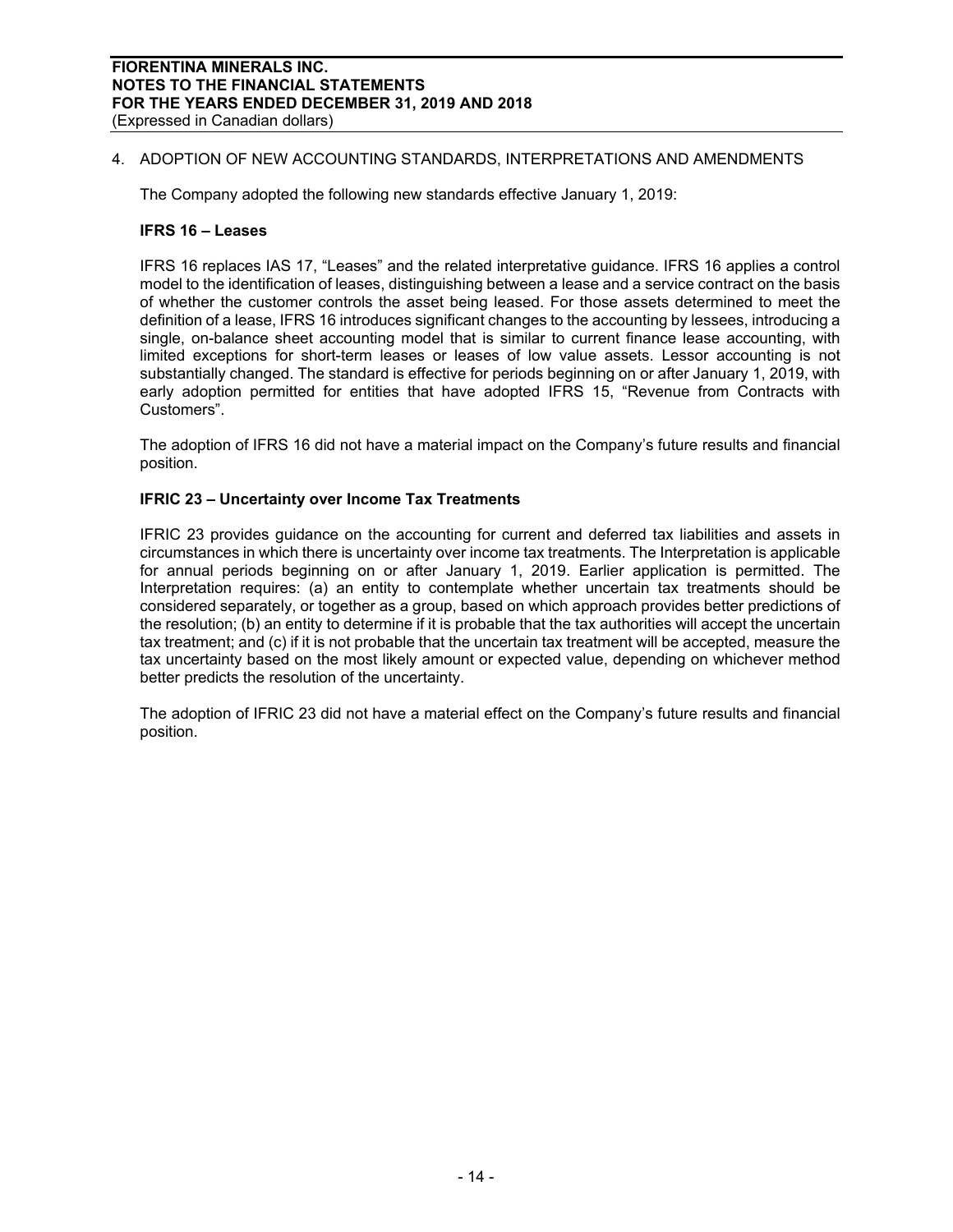## 5. EXPLORATION AND EVALUATION ASSET

|                            | Acquisition<br>Costs     | Exploration<br>Costs | Total   |
|----------------------------|--------------------------|----------------------|---------|
|                            | \$                       | S                    | \$      |
| Balance, December 31, 2017 | $\overline{\phantom{0}}$ |                      |         |
| Additions                  | 5,000                    | 86,488*              | 91,488  |
| Balance, December 31, 2018 | 5.000                    | 86.488               | 91,488  |
| Additions                  | 15,000                   |                      | 15,000  |
| Balance, December 31, 2019 | 20,000                   | 86.488               | 106,488 |

**\****Exploration costs include labour costs of \$45,450, assay costs of \$3,987, truck and equipment rentals of \$14,200, fuel costs of \$1,836, meal and accommodation of \$10,080, office and field of \$5,277 and management fees of \$5,658* 

#### **Consortium Project**

Pursuant to an option agreement dated January 5, 2018 (the "Agreement"), with Rich River Exploration and Craig A. Lynes, collectively, the "Optionors", the Company was granted an option to acquire a 100% undivided interest in the Consortium Project (the "Property") located south of Sayward area in the Nanaimo Mining Division, Nanaimo, British Columbia.

In accordance with the Agreement, the Company has acquired first 51% undivided interest (earned) in the Property by paying \$5,000. The Company has the option to earn the remaining 49% interest in the Property by issuing a total of 600,000 common shares of the Company to the Optionors, making cash payments totaling \$155,000, and incurring a total of \$500,000 in exploration expenditures as follows:

|                                                    | Common        |         | Exploration         |
|----------------------------------------------------|---------------|---------|---------------------|
|                                                    | <b>Shares</b> | Cash    | <b>Expenditures</b> |
|                                                    | #             | \$      |                     |
| Upon closing of the IPO described in Note 6        |               |         |                     |
| (issued)                                           | 100,000       |         |                     |
| Upon listing of the Company's common shares on     |               |         |                     |
| a Canadian Stock Exchange (the "Listing") (paid)   |               | 5.000   |                     |
| On or before the first anniversary of the Listing  | 100,000       | 20,000  | 100.000             |
| On or before the second anniversary of the Listing | 100,000       | 30,000  | 100.000             |
| On or before the third anniversary of the Listing  | 300,000       | 100,000 | 300,000             |
| Total                                              | 600,000       | 155,000 | 500,000             |

The Optionors will retain a 3% Net Smelter Returns royalty on the Property. The Company has the right to purchase the first 1% of the royalty for \$750,000 and the remaining 2% for \$1,000,000 at any time prior to the commencement of commercial production.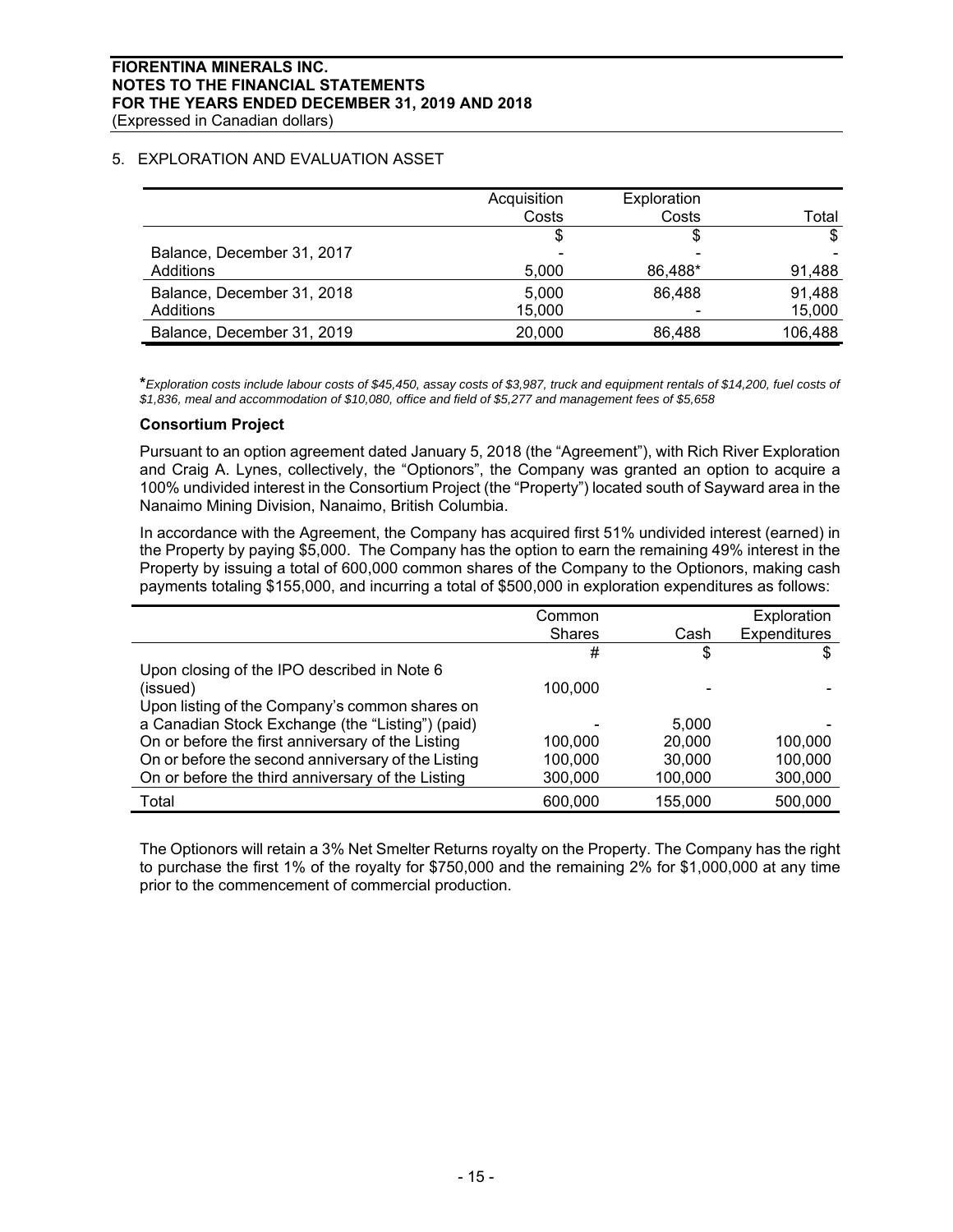- 6. SHARE CAPITAL
	- a) Authorized:

The Company is authorized to issue an unlimited number of common shares without par value.

b) Escrow Shares:

The Company entered into an escrow agreement, whereby common shares will be held in escrow and are scheduled for release at 10% on the listing date and 15% on every six month from date of listing. At December 31, 2019, there were 3,150,001 common shares held in escrow.

c) Issued and Outstanding as at December 31, 2019: 13,298,001 (2018 – 9,192,001) common shares.

During the period ended December 31, 2019, the Company had the following share capital transactions:

- (i) The Company issued 4,006,000 common shares at a price of \$0.10 per share for gross proceeds of \$400,600. The Company also incurred cash share issue costs of \$114,293. Pursuant to the IPO, the Company issued 400,600 warrants as finder fees, exercisable at a price of \$0.10 per share for a period of two years. The fair value of the warrants was estimated to be \$27,000.
- (ii) The Company issued 100,000 common shares at a price of \$0.10 per share with fair value of \$10,000 pursuant to the Consortium project described in Note 5.

During the period ended December 31, 2018, the Company had the following share capital transactions:

- (iii) The Company issued 750,000 common shares at a price of \$0.005 per share for gross proceeds of \$3,750. The fair value of the 750,000 common shares was estimated to be \$15,000. Accordingly, the Company recorded share-based payments of \$11,250 and a corresponding increase to contributed surplus.
- (iv) The Company issued 3,825,000 flow-through units at a price of \$0.02 per unit for gross proceeds of \$76,500, which the Company was committed to spend in Qualifying Canadian Exploration Expenditures ("CEE"). None of the Qualifying CEE will be available to the Company for future deduction from taxable income. Each unit is comprised of one flow-through common share and one common share purchase warrant. Each purchase warrant entitles the holder to purchase one common share of the Company at \$0.05 for a period of 3 years.

As at December 31, 2018, the Company had fulfilled its commitment to incur CEE.

For the purposes of the calculating the tax effect of any premium related to the issuance of the flow-through shares, the Company reviewed recent financings and compared it to determine if there was a premium paid on the shares. As a result of the review the Company did not recognize any premium on the flow-through shares issued.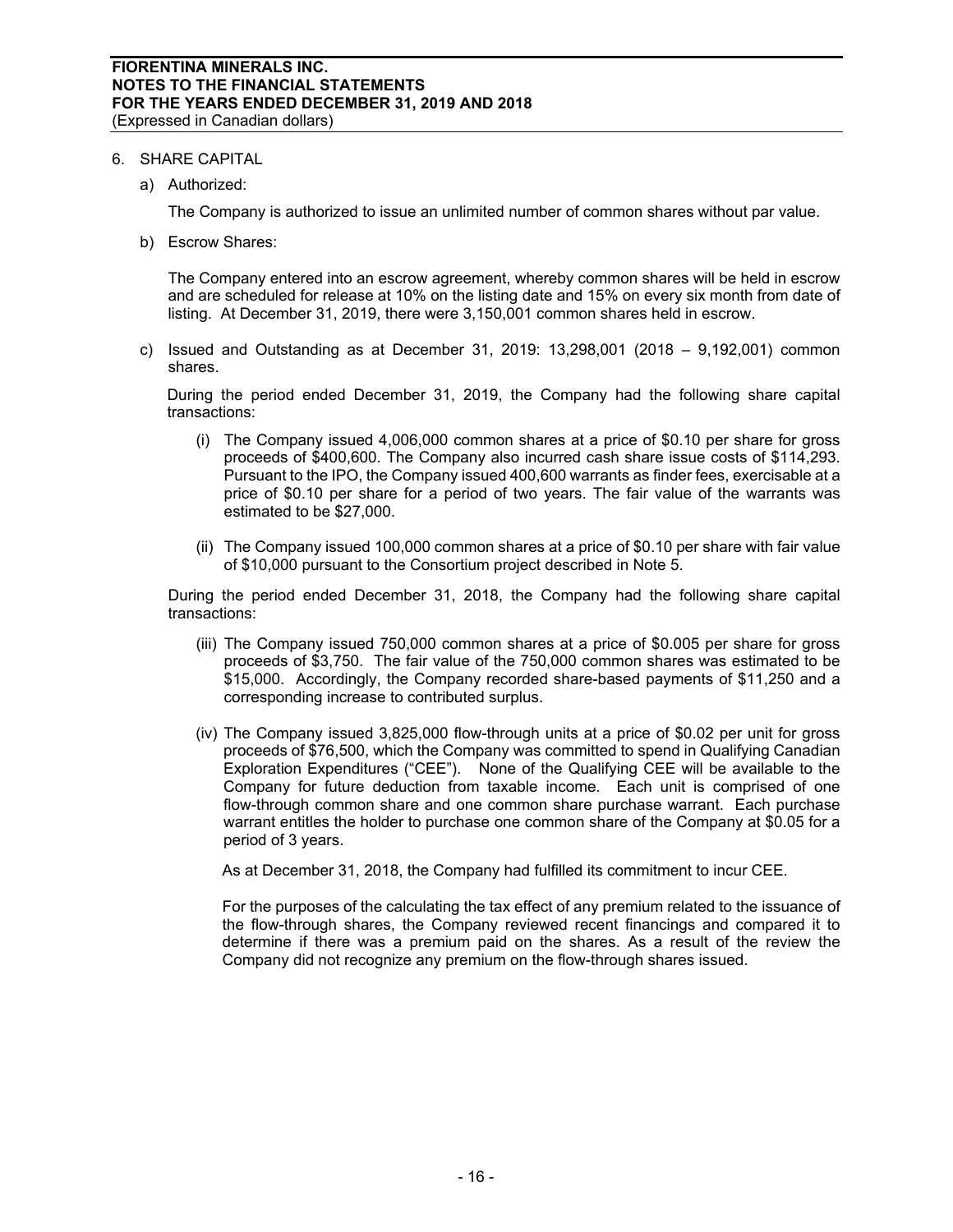## 6. SHARE CAPITAL (continued)

- c) Issued and Outstanding (continued)
	- (v) The Company issued 3,000,000 units at a price between \$0.02 to \$0.05 per unit for gross proceeds of \$120,000 and 117,000 units with a fair value of \$5,850 as finder's fees. Each unit is comprised of one common share and one common share purchase warrant. Each purchase warrant entitles the holder to purchase one common share of the Company at \$0.05 for a period of 3 years.

## d) Warrants

A continuity of the warrants outstanding as at December 31, 2019 and 2018 is as follows:

|                            | Number of<br>warrants | Weighted average<br>exercise price |
|----------------------------|-----------------------|------------------------------------|
| Balance, December 31, 2017 |                       |                                    |
| <b>Issued</b>              | 6,942,000             | \$0.05                             |
| Balance, December 31, 2018 | 6,942,000             | \$0.05                             |
| Issued                     | 400,600               | \$0.01                             |
| Balance, December 31, 2019 | 7,342,600             | \$0.05                             |

As at December 31, 2019 and 2018, the Company had the following outstanding warrants:

| Number of warrants | Weighted average<br>exercise price | Weighted average<br>years outstanding | Expiry date      |
|--------------------|------------------------------------|---------------------------------------|------------------|
| 4,825,000          | \$0.03                             | 0.98                                  | June 27, 2021    |
| 2,117,000          | \$0.01                             | 0.53                                  | November 6, 2021 |
| 400,600            | \$0.01                             | 0.10                                  | October 18, 2021 |
| 7,342,600          |                                    |                                       |                  |

The inputs used in Black-Scholes calculation for the 2019 warrants are as follows:

|                         | 2019    | 2018 |
|-------------------------|---------|------|
| Share price             | \$0.10  | Տ. - |
| Risk-free dividend rate | 1.65%   |      |
| Expected life           | 2 years |      |
| Dividend rate           | -%      |      |
| Annualized volatility   | 132%    |      |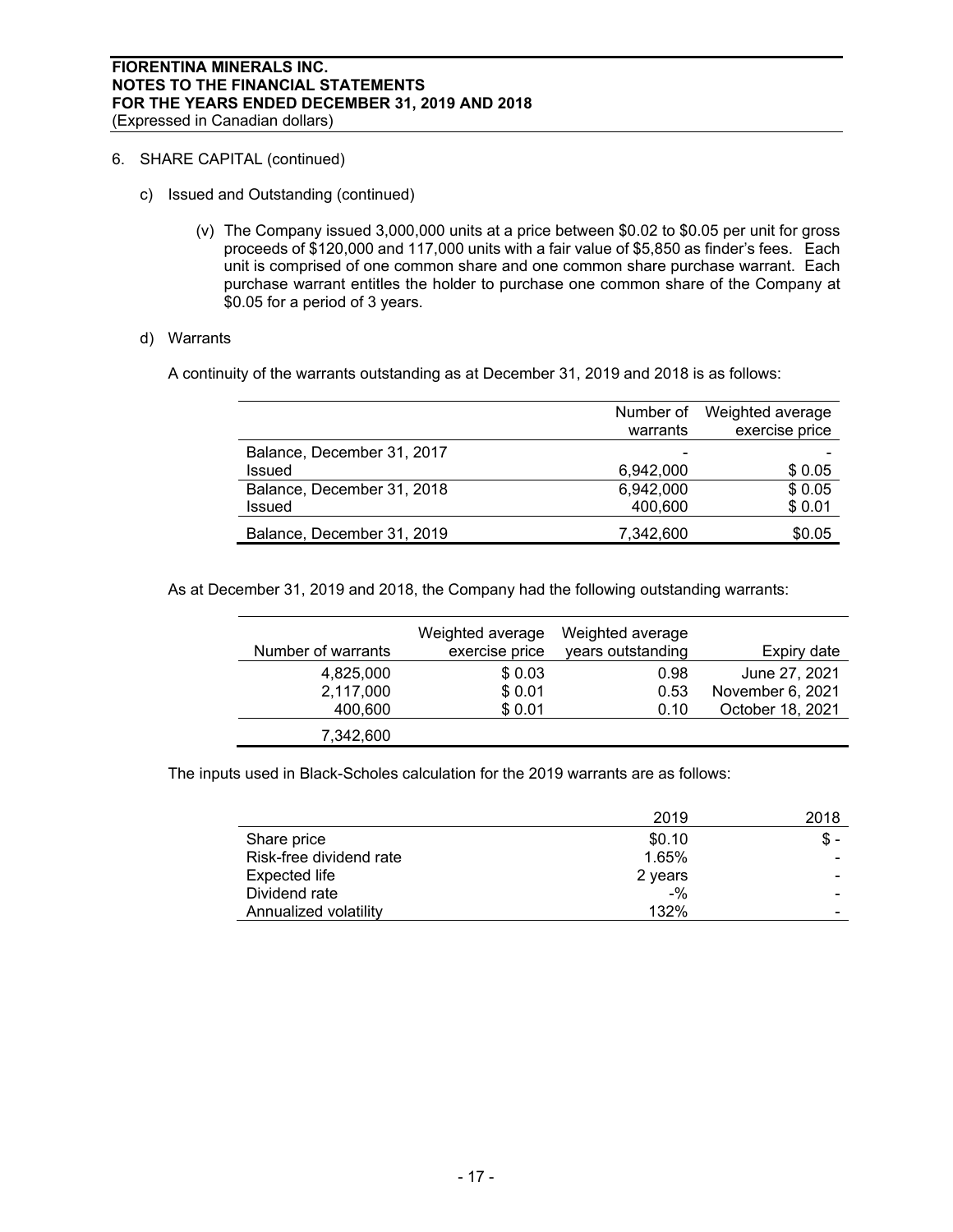6. SHARE CAPITAL (continued)

e) Stock options

During the December 31, 2019, the Company adopted a Stock Option Plan ('Plan') for directors, officers, employees and consultants of the Company. The Company may grant options to individuals, options are exercisable over periods of up to ten years, as determined by the Board of Directors of the Company, to buy shares of the Company at the fair market value on the date the option is granted. The maximum number of shares which may be issuable under the Plan can not exceed 10% of the total number of issued and outstanding shares on a non-diluted basis.

On January 22, 2019 the Company granted 800,000 stock options to the directors and officers of the Company. The options vested on grant date and are exercisable at \$0.10 per share until January 22, 2024. The fair value of these options was calculated to be \$32,551 or \$0.04 per option.

A continuity of the options outstanding as at December 31, 2019 and 2018 is as follows:

|                                     |         | Number of Weighted average |
|-------------------------------------|---------|----------------------------|
|                                     | options | exercise price             |
| Balance, December 31, 2017 and 2018 | -       |                            |
| Granted                             | 800,000 | \$0.10                     |
| Balance, December 31, 2019          | 800,000 | \$0.10                     |

The inputs used in Black-Scholes calculation for the 2019 options are as follows:

|                         | 2019    | 2018                     |
|-------------------------|---------|--------------------------|
| Share price             | \$0.05  | Տ. -                     |
| Risk-free dividend rate | 1.89%   | $\,$                     |
| Expected life           | 5 years | $\overline{\phantom{0}}$ |
| Dividend rate           | -%      |                          |
| Annualized volatility   | 132%    | -                        |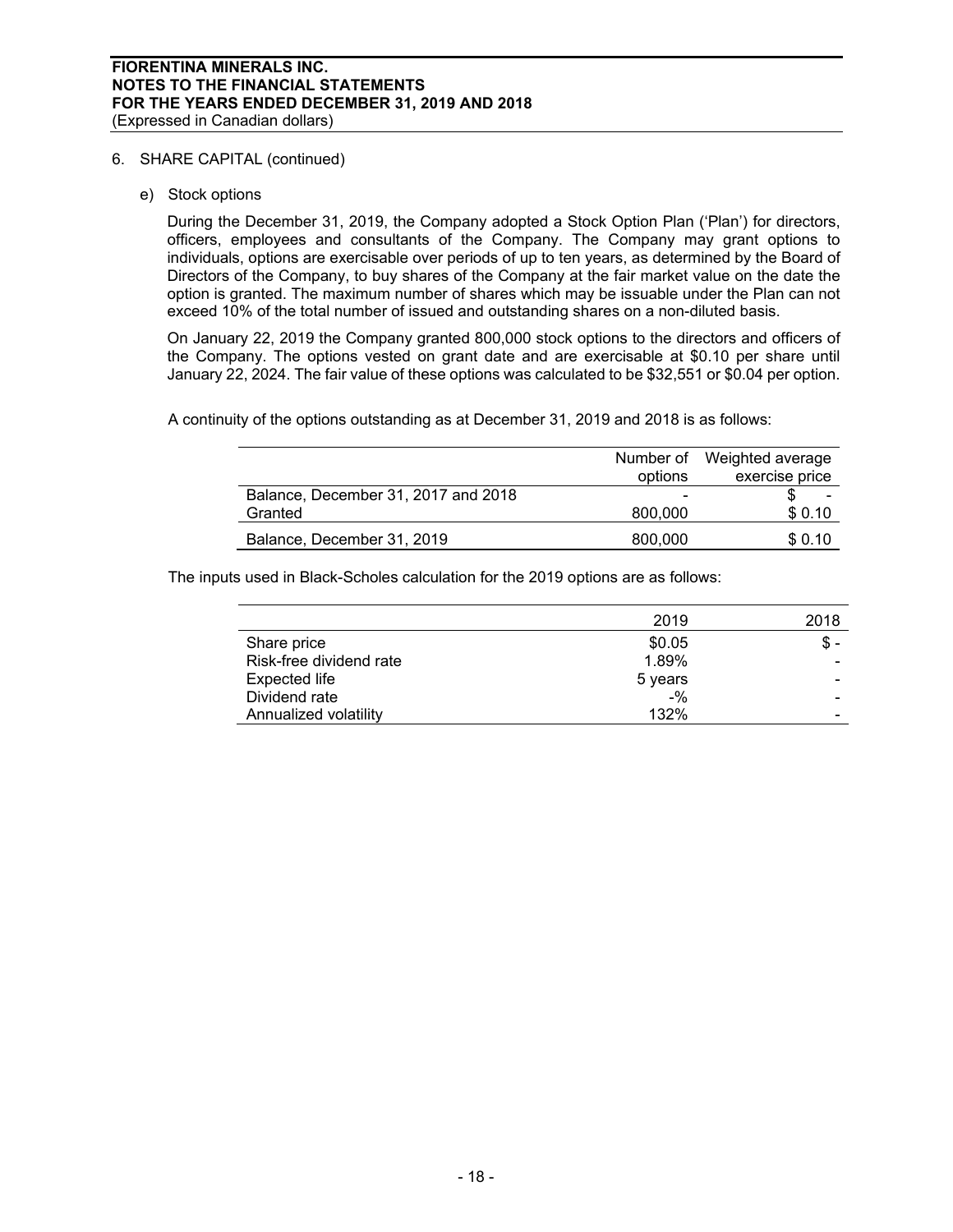### 7. RELATED PARTY BALANCES AND TRANSACTIONS

Parties are considered to be related if one party has the ability, directly or indirectly, to control the other party or exercise significant influence over the other party in making financial and operating decisions. Related parties may be individuals or corporate entities. A transaction is considered to be a related party transaction when there is a transfer of resources or obligations between related parties.

The Company had incurred the following key management personnel cost from related parties:

|                      | Year ended        | Year ended        |
|----------------------|-------------------|-------------------|
|                      | December 31, 2019 | December 31, 2018 |
|                      |                   |                   |
| Share-based payments | 32.551            | 11,250            |

Key management includes directors and key officers of the Company, including the President, Chief Executive Officer ("CEO") and Chief Financial Officer ("CFO"). During the year ended December 31, 2018, the Company issued 750,000 common shares with estimated fair value of \$15,000 to directors and officers of the Company. The Company recorded an amount of \$11,250 as share-based payments for the year ended December 31, 2018 for the difference between the consideration received and the fair value of those shares.

During the year ended December 31, 2019, the Company paid management fees of \$10,000 (2018 - \$28,000) and rent of \$9,000 (2018 - \$9,000) to the CEO and President of the Company.

During the year ended December 31, 2019, the Company incurred \$51,317 (2018 - \$nil) in legal fees and \$34,000 (2018 - \$nil) in share issuance cost from a firm controlled by the family member of a director and officer identified as a key management personnel. In addition, accounts payable includes \$1,787 (2018 - \$nil) due to the firm.

#### 8. INCOME TAXES

The Company has losses carried forward approximately \$223,000 available to reduce income taxes in future years which expire in 2039.

The Company has not recognized any deferred income tax assets. The Company recognizes deferred income tax assets based on the extent to which it is probable that sufficient taxable income will be realized during the carry forward periods to utilize all deferred tax assets.

The following table reconciles the amount of income tax recoverable on application of the statutory Canadian federal and provincial income tax rates:

|                                                               | 2019      | 2018       |
|---------------------------------------------------------------|-----------|------------|
| Canadian statutory income tax rate                            | 27%       | <b>27%</b> |
|                                                               | \$        | \$         |
| Income tax recovery at statutory rate                         | (49,580)  | (17, 348)  |
| Effect of income taxes of:<br>Permanent differences and other | (21, 541) | 3,122      |
| Change in tax rate                                            |           | 386        |
| Change in deferred tax assets not recognized                  | 71,121    | 13,840     |
| Deferred income tax recovery                                  |           |            |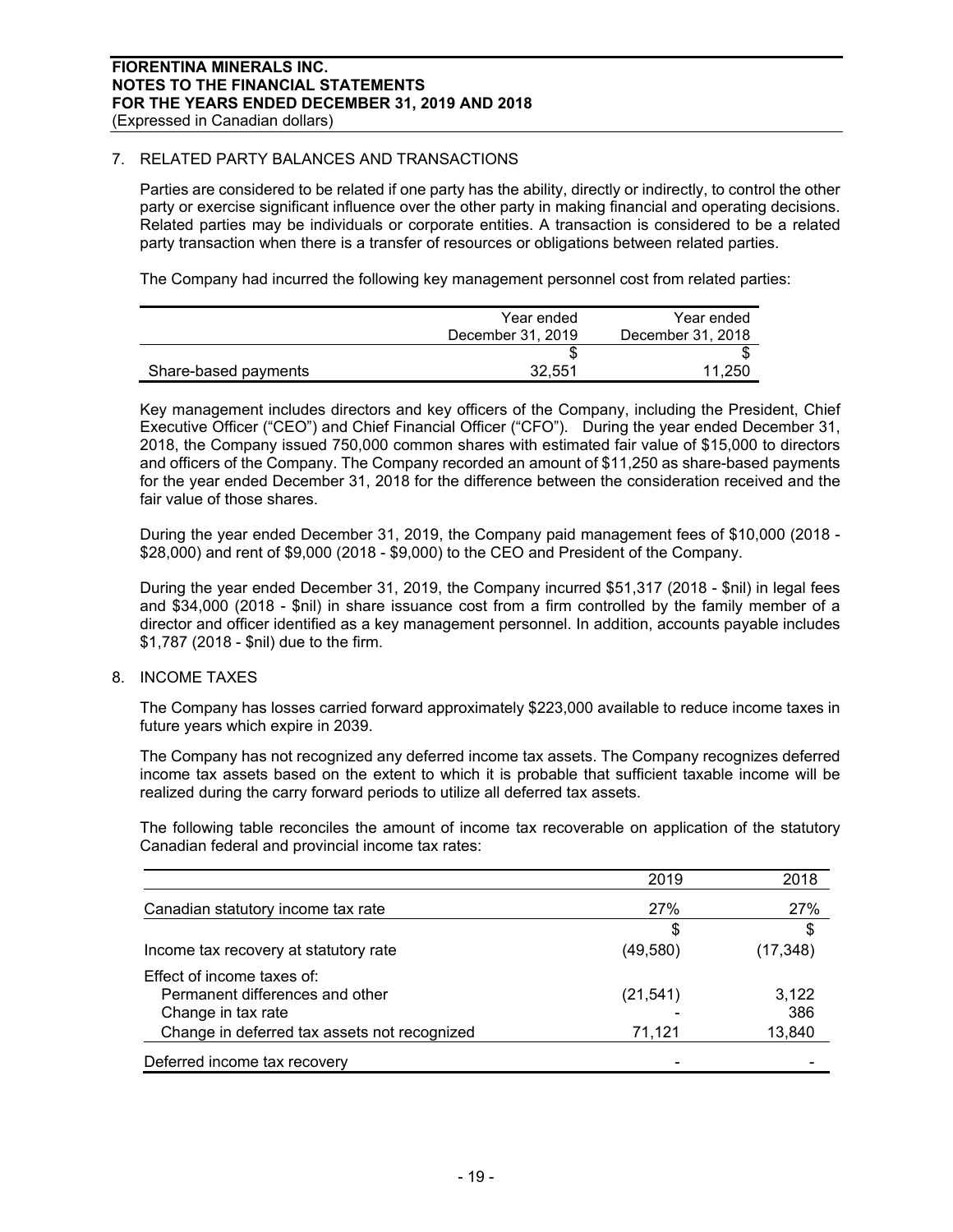#### 8. INCOME TAXES (continued)

The temporary differences that give rise to significant portions of the deferred tax assets not recognized are presented below:

|                                    | 2019      | 2018     |
|------------------------------------|-----------|----------|
|                                    | \$        |          |
| Non-capital loss carry forwards    | 60.274    | 13.840   |
| Share issuance cost                | 24,687    |          |
| Deferred tax assets not recognized | (84, 961) | (13,840) |
|                                    |           |          |

#### 9. MANAGEMENT OF CAPITAL

The Company's objectives when managing capital are to safeguard the Company's ability to continue as a going concern in order to pursue the sourcing and exploration of its resource property. The Company does not have any externally imposed capital requirements to which it is subject.

The Company considers the aggregate of its share capital, contributed surplus and deficit as capital. The Company manages the capital structure and makes adjustments to it in light of changes in economic conditions and the risk characteristics of the underlying assets. To maintain or adjust the capital structure, the Company may attempt to issue new shares or dispose of assets or adjust the amount of cash.

#### 10. FINANCIAL INSTRUMENTS AND FINANCIAL RISK

International Financial Reporting Standards 7, *Financial Instruments: Disclosures*, establishes a fair value hierarchy that reflects the significance of the inputs used in making the measurements. The fair value hierarchy has the following levels:

Level 1 - quoted prices (unadjusted) in active markets for identical assets or liabilities;

Level 2 - inputs other than quoted prices included in Level 1 that are observable for the asset or liability, either directly (i.e. as prices) or indirectly (i.e. derived from prices); and

Level 3 - inputs for the asset or liability that are not based on observable market data (unobservable inputs).

#### Fair Value of Financial Instruments

The Company's financial assets include cash and are classified as Level 1. The carrying value of these instruments approximates their fair values due to the relatively short periods of maturity of these instruments.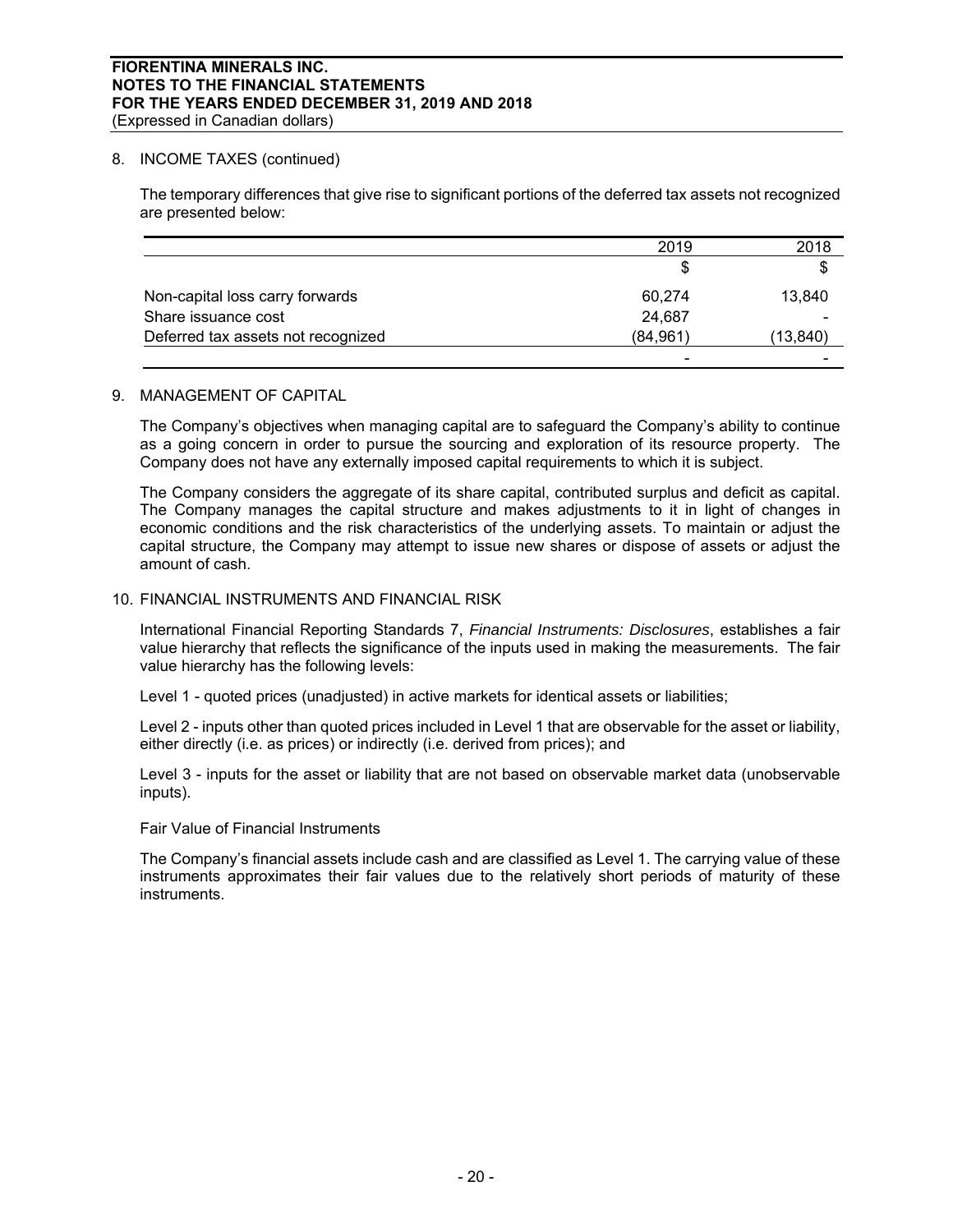#### 10. FINANCIAL INSTRUMENTS AND FINANCIAL RISK (continued)

Assets measured at fair value on a recurring basis were presented on the Company's statements of financial position as at December 31, 2019 are as follows:

|      | Fair Value Measurements Using                                                          |                                                           |                                                    |         |
|------|----------------------------------------------------------------------------------------|-----------------------------------------------------------|----------------------------------------------------|---------|
|      | Quoted Prices in<br><b>Active Markets</b><br>For Identical<br>Instruments<br>(Level 1) | Significant<br>Other<br>Observable<br>Inputs<br>(Level 2) | Significant<br>Unobservable<br>Inputs<br>(Level 3) | Total   |
|      | \$                                                                                     | \$                                                        | \$                                                 | \$      |
| Cash | 162.950                                                                                |                                                           |                                                    | 162.950 |

#### Fair value

The fair value of the Company's financial instruments approximates their carrying value as at December 31, 2019 because of the demand nature or short-term maturity of these instruments.

Financial risk management objectives and policies

The Company's financial instruments include cash and accounts payable. The risks associated with these financial instruments and the policies on how to mitigate these risks are set out below. Management manages and monitors these exposures to ensure appropriate measures are implemented on a timely and effective manner.

#### (i) *Currency risk*

The Company's expenses are denominated in Canadian dollars. The Company's corporate office is based in Canada and current exposure to exchange rate fluctuations is minimal.

The Company does not have any significant foreign currency denominated monetary liabilities. The principal business of the Company is the identification and evaluation of assets or a business and once identified or evaluated, to negotiate an acquisition or participation in a business subject to receipt of shareholder approval and acceptance by regulatory authorities.

#### (ii) *Interest rate risk*

The Company is exposed to interest rate risk on the variable rate of interest earned on bank deposits. The fair value interest rate risk on bank deposits is insignificant as the deposits are short‐term.

The Company has not entered into any derivative instruments to manage interest rate fluctuations.

#### (iii) *Credit risk*

Credit risk is the risk of loss associated with the counterparty's inability to fulfill its payment obligations. Financial instruments that potentially subject the Company to concentrations of credit risks consist principally of cash. To minimize the credit risk the Company places these instruments with a high quality financial institution.